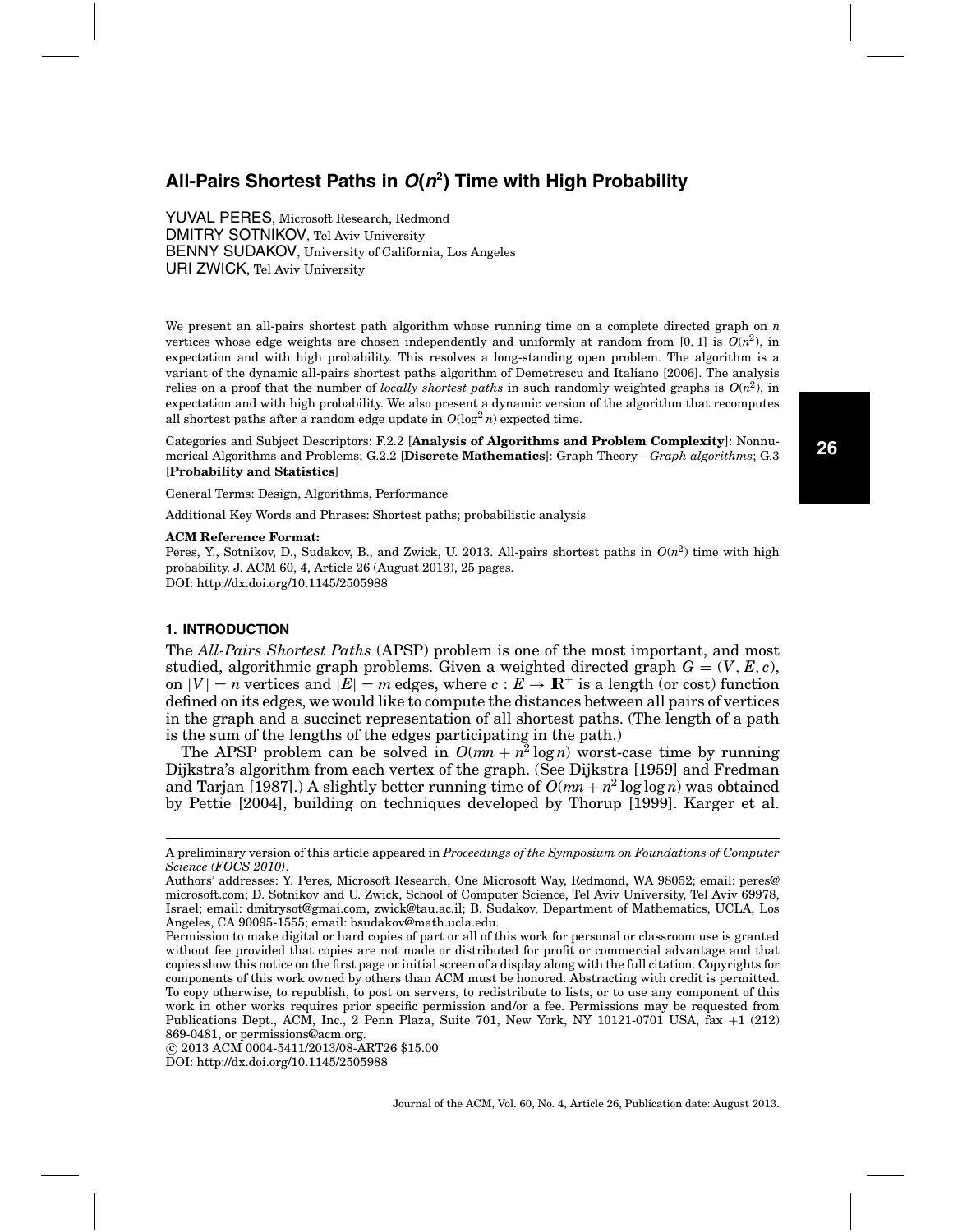[1993] and McGeoch [1995] developed algorithms that run in  $O(m^*n + n^2 \log n)$  time, where *m*<sup>∗</sup> is the number of edges in the graph that are in shortest paths.

Demetrescu and Italiano [2004, 2006] (see also Thorup [2004]) obtained a *dynamic* APSP algorithm with an *amortized* vertex update time of  $\tilde{O}(n^2)$ . Thorup [2005] obtained a dynamic algorithm with an  $\tilde{O}(n^{2.75})$  worst-case vertex update time. A *vertex update* may insert, delete and change the weight of edges that touch a given vertex v. An *edge update* may only insert, delete or change the weight of a single edge. The algorithms of Demetrescu and Italiano [2004, 2006] and Thorup [2004, 2005] can be used, of course, to perform edge updates, but the update times may still be  $\tilde{O}(n^2)$  and  $\tilde{O}(n^{2.75})$ . respectively.

Many researchers developed APSP algorithms that work well on *random* instances, most notably complete directed graphs on *n* vertices with random weights on their edges. The simplest such model, on which we focus in this article, is the one in which all edge weights are drawn independently at random from the *uniform* distribution on [0, 1]. Hassin and Zemel [1985] and Frieze and Grimmett [1985] observed that, with very high probability, only the  $O(\log n)$  cheapest edges emanating from each vertex participate in shortest paths. Thus, the APSP in this setting can be solved in  $O(n^2 \log n)$ expected time using the algorithms of Karger et al. [1993] and McGeoch [1995], or by simply selecting the  $O(\log n)$  cheapest edges emanating from each vertex and then running Dijkstra's algorithm from each vertex. All these results actually hold in the more general setting in which edge weights are independent identically distributed random variables with a common cumulative distribution function *F* that satisfies  $F(0) = 0$  and  $F'(0)$  exists and is strictly positive. (The uniform distribution on [0, 1] with  $F(x) = x$ , and the *exponential* distribution, with  $F(x) = 1 - e^{-x}$  clearly satisfy these conditions.) Furthermore, the running time of these algorithms is  $O(n^2 \log n)$  with *high probability*, that is, probability that tends to 1 as *n* tends to infinity, and not just in expectation.

Spira [1973] obtained an APSP algorithm with an expected running time of  $O(n^2 \log^2 n)$  for complete directed graphs with edge weights drawn in an *endpoint independent* manner. More specifically, for each vertex  $v$  a sequence of  $n$  positive numbers is chosen by an arbitrary deterministic or probabilistic process. These *n* numbers are then assigned to the *n* edges emanating from  $v$  in a random order, with all  $n!$  possible ordering being equally likely. Bloniarz [1983] presented an improved algorithm with an expected running time of  $O(n^2 \log n \log^* n)$ . Moffat and Takaoka [1987] and Mehlhorn and Priebe [1997] improved the expected running time to  $O(n^2 \log n)$  and showed that it also holds with high probability.

Cooper et al. [2000] obtained an APSP algorithm with an expected running time of  $O(n^2 \log n)$  in the *vertex potential* model in which edge weights may be both positive and negative.

Meyer [2003], Hagerup [2006], and Goldberg [2008] obtained *Single-Source Shortest Paths* (SSSP) algorithms with an expected running time of *O*(*m*). The *m*-edge input graph may be arbitrary, but its edge weights are assumed to be chosen at random from a common non-negative probability distribution. When the edge weights are independent, the running time of these algorithms is  $O(m)$  with high probability.

Friedrich and Hebbinghaus [2008] presented an average case analysis of the dynamic APSP algorithm of Demetrescu and Italiano [2004, 2006] on random *undirected* graphs. The graphs in their analysis are chosen according to the *G*(*n*, *p*) model, in which each edge of the complete graph is selected with probability *p*, and edges of the random graph are given independent identically distributed uniform random weights. They show that the expected edge update time is at most  $O(n^{4/3+\epsilon})$ , for any  $\epsilon > 0$ . This bound is essentially tight when  $p = 1/n$ , that is, at the phase transition of the random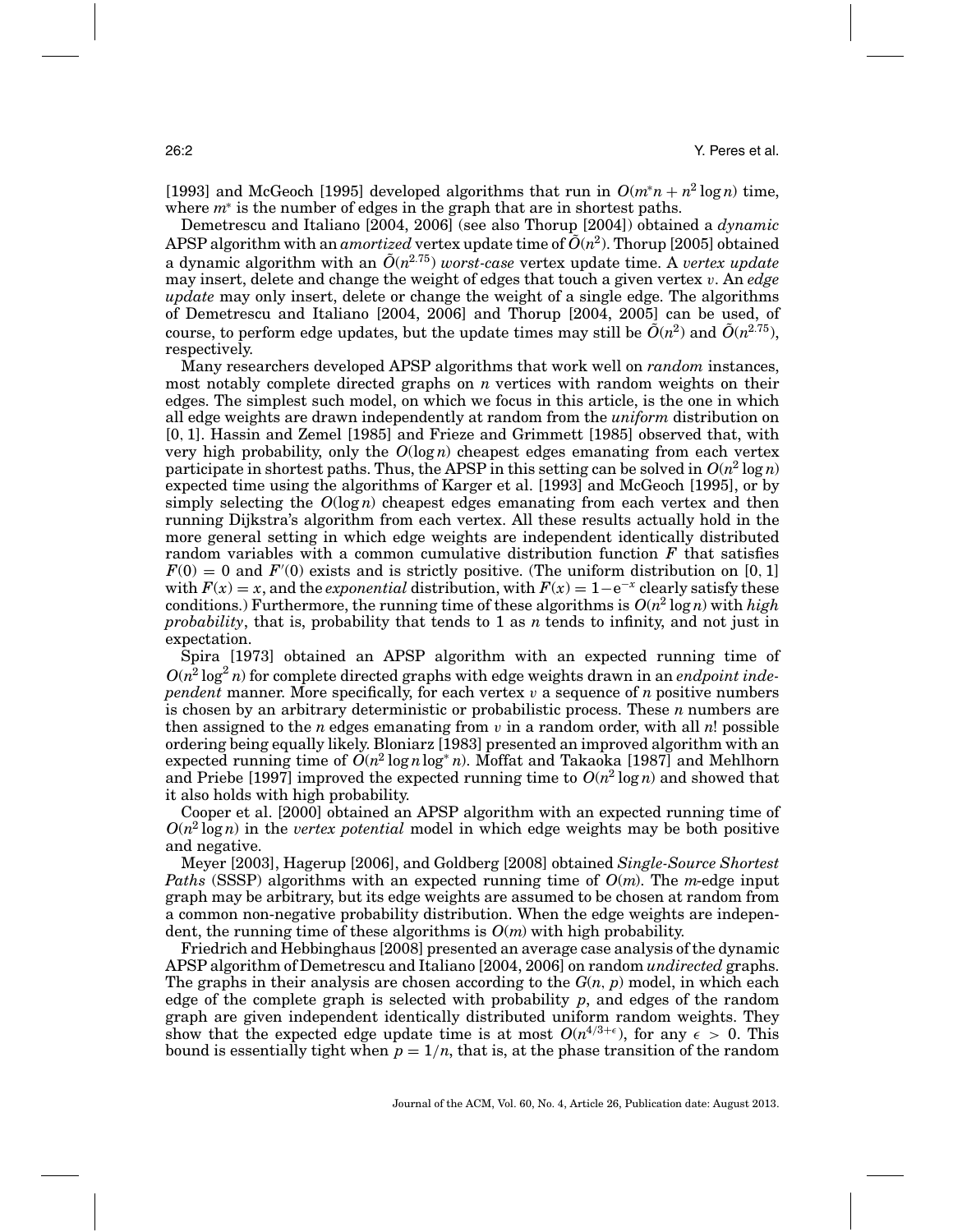graph, when the largest component is, with high probability, of size  $\Theta(n^{2/3})$ . When  $p \ge (1+\epsilon')/n$ , they show that the expected update time is  $O(n^{\epsilon}/p)$ , for every  $\epsilon > 0$ .

Nonalgorithmic aspects of distances and shortest paths in randomly weighted graphs were also a subject of intensive research in probability theory. We mention here only the results that are most relevant for us. Davis and Prieditis [1993] and Janson [1999] showed that the expected distance of two vertices in a complete graph with random edge weights drawn independently from an *exponential* distribution with mean 1 (i.e.,  $F(x) = 1 - e^{-x}$  is exactly  $H_{n-1}/(n-1) = (\ln n)/n + O(1/n)$ , where  $H_k = \sum_{i=1}^k \frac{1}{k}$  is the *k*th Harmonic number. The probability that a given edge is a shortest path between its endpoints is also exactly  $H_{n-1}/(n-1)$ . Exponential random variables are convenient to work with due to their *memoryless* property. The same asymptotic results hold when the edges weights are chosen independently and uniformly from [0, 1]. In the exponential case, the tree of shortest paths from a given vertex has the same distribution as a *random recursive tree* on *n* vertices obtained using the following simple process: Start with a root; add the remaining *n* − 1 vertices, each time choosing the parent of the new vertex uniformly at random among the vertices that are already in the tree. The expected *depth* of a vertex in such a tree, and hence the expected number of edges in a shortest path, is  $\ln n + O(1)$ . For further results regarding recursive trees and shortest paths, see Devroye [1987], Smythe and Mahmoud [1995], and Addario-Berry et al. [2010].

In their survey on the algorithmic theory of random graphs, Frieze and McDiarmid [1997] state the following open problem (Research Problem 22 on p. 28): "Find a  $o(n^2 \log n)$  expected time algorithm for the all pairs problem under a natural class of distributions, e.g., i.i.d. uniform on [0, 1]." We solve this open problem by giving an  $O(n^2)$  expected time algorithm for the problem, which is, of course, best possible. Furthermore, our algorithm runs in  $O(n^2)$  time with high probability and works for both directed and undirected versions of the all-pairs shortest paths problem.

Our  $O(n^2)$ -time APSP algorithm is a static version of the dynamic APSP algorithm of Demetrescu and Italiano [2004, 2006] (see especially Section 3.4 of Demetrescu and Italiano [2006]) with some modified data structures. The novel part of this article is not the algorithm itself, but rather the probabilistic analysis that shows that it runs in  $O(n^2)$  time, in expectation and with high probability.

We also obtain an  $O(\log^2 n)$  upper bound on the expected time needed to update all shortest paths following a random edge update, that is, an update in which a random edge of the complete directed graph is selected and given a new random edge weight drawn uniformly at random from [0, 1].

The rest of the article is organized as follows. In Section 2, we sketch the static and dynamic versions of the algorithm of Demetrescu and Italiano [2004, 2006] used in this article. (Complete descriptions of these algorithms are given in Appendices A and B.) The crucial factor that determines the running time of these algorithms is the number of *locally shortest paths* in the graph. A path is a *locally* shortest path (LSP) if the paths obtained by deleting its first and last edge, respectively, are shortest paths. In Section 3, we collect some known and some new results regarding the distances between vertices in randomly weighted graphs. Using the results of Section 3, we show in Section 4 that the expected number of LSPs in a complete directed graph with independent uniformly distributed random weights is  $O(n^2)$ . In Section 5, we show that the number of LSPs is  $O(n^2)$  with high probability. Sections 4 and 5 are the main sections of this article. In Section 6, we show that a fairly simple *bucket*-based priority queue, with a constant amortized update time, in conjunction with the fact that the number of LSPs is  $O(n^2)$ , in expectation and with high probability, yields the promised  $O(n^2)$ -time APSP algorithm. In Section 7, we consider the expected time needed to perform *random edge* updates.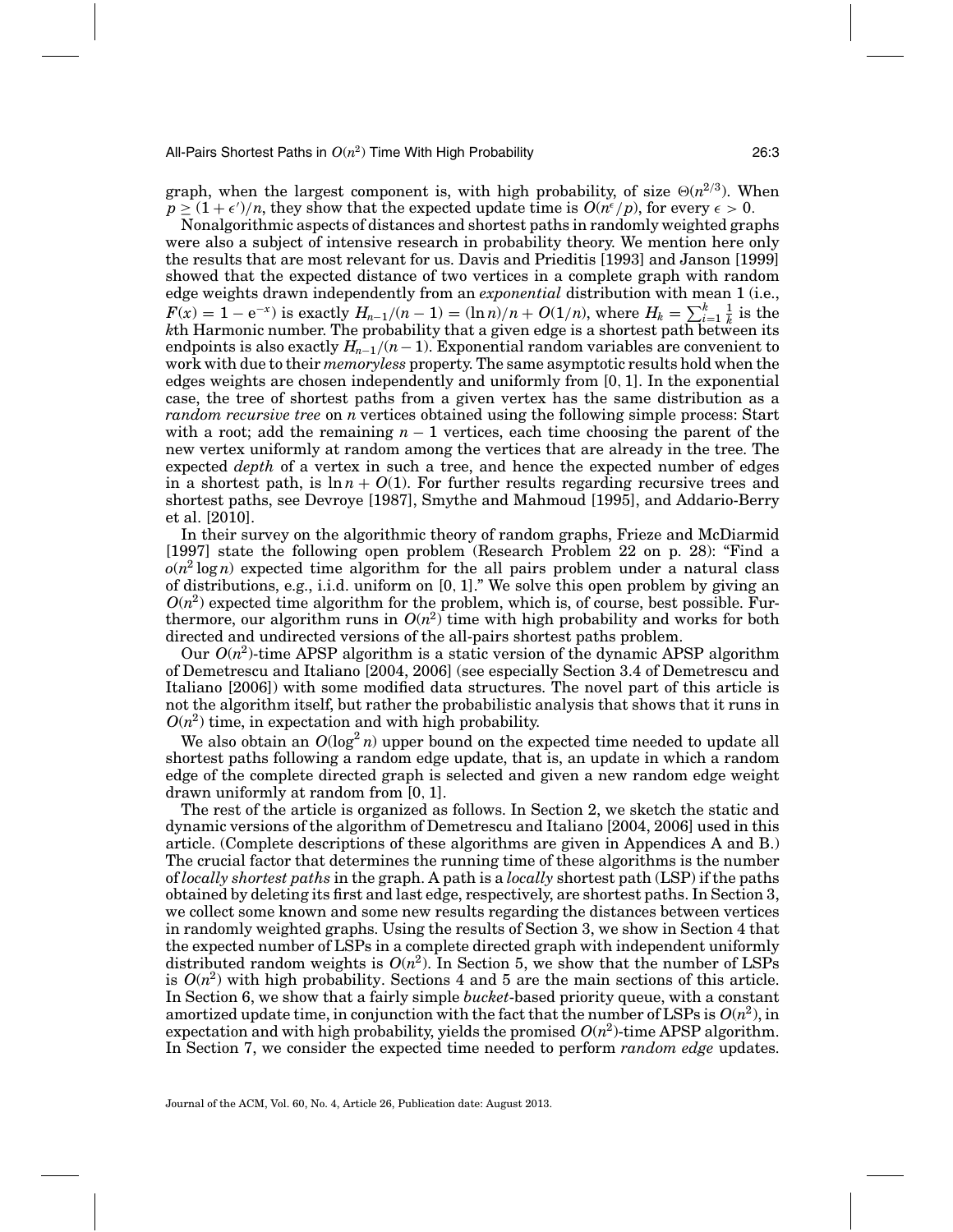Interestingly, the arguments used in Sections 5 and 7 are related, as they both focus on the expected number of shortest paths that change when a single edge is given a new random edge weight. (The link is the Efron-Stein inequality used in Section 5.) In Section 8, we very briefly consider other random graph models. In particular, our algorithm still runs in  $O(n^2)$  expected time in the directed  $G(n, p)$  model, in which each edge is present with probability *p*, with independent uniformly distributed edge weights, at least when  $p \gg (\ln n)/n$ . We end in Section 8 with some concluding remarks and open problems.

# **2. THE ALGORITHM OF DEMETRESCU AND ITALIANO**

Our  $O(n^2)$  time bound, in expectation and with high probability, on the complexity of the solving the APSP problem on complete directed graphs with independent edge weight drawn uniformly from [0, 1], and the  $O(\log^2 n)$  expected time bound on the complexity of performing a random edge update are both obtained using variants of the dynamic APSP algorithm of Demetrescu and Italiano [2004, 2006].

As our main result is the analysis of these variants, and not the variants themselves, we begin by sketching the main features of the variants we use, mentioning only what the reader needs to know to understand our analysis. A complete description of the algorithms is given in Appendices A and B. (We believe that our variants are also of some interest, as they are not identical to the algorithms of Demetrescu and Italiano [2004, 2006].)

Let  $G = (V, E, c)$  be a weighted directed graph, where  $c : E \to (0, \infty)$  is a cost function defined on its edges. (We use weights and costs interchangingly.) For simplicity, we assume that all shortest paths in *G* are unique. Under essentially all probabilistic models considered in this article, this assumption holds with probability 1. (Nonuniqueness of shortest paths can be dealt with as in Demetrescu and Italiano [2004].) We let  $u \to v$ denote the edge  $(u, v) \in E$ , and let  $u \leadsto v$  denote the (unique) shortest path from  $u$  to  $v$ in the graph, if they exist.

The key notion behind the algorithm of Demetrescu and Italiano [2004] is the notion of locally shortest paths.

*Definition* 2.1 (*Locally Shortest Paths*). A path is a *locally shortest path* (or LSP) if the path obtained by deleting its first edge, and the path obtained by deleting its last edge, are both shortest paths.

More formally, if we let  $u \to u' \leadsto v' \to v$  denote the path composed of the edge  $u \to u'$ , followed by the shortest path from *u'* to *v'*, and then by the edge  $v' \to v$ , then  $u\to u'\leadsto v'\to v\text{ is a locally shortest path if and only if }u\to u'\leadsto v'\text{ and }u'\leadsto v'\to v\text{ are }u'\to v'\text{ is a locally shortest path if and only if }u\to u'\to v'\text{ and }u'\to v'\to v'\text{ are }u''\to v'\text{ and }v''\to v'\text{ are }u''\to v''\text{ and }v''\to v'\text{ are }u''\to v''\text{ and }v''\to v''\text{ are }u''\to v''\text{ and }v''\to v''\text{ are }u''\to v''\text{ and }v''\to v''\text{ are }u''\to v''\text{ and }v''\to v''\text{ are }$ both shortest paths. (If  $u' = v'$ , then  $u' \leadsto v'$  is an empty path.) An edge is considered to be a locally shortest path. (Empty paths are considered to be shortest paths.) A shortest path is, of course, also a locally shortest path. A locally shortest path, however, is not necessarily a shortest path.

## **2.1. A Static Version**

We begin by describing a static version of the algorithm of Demetrescu and Italiano [2004, 2006]. Let  $G = (V, E, c)$  be a weighted directed graph. The algorithm constructs all shortest paths in *G* by essentially running Dijkstra's algorithm in parallel from all vertices, while only examining LSPs, as explained here.

For every  $u, v \in V$ , the algorithm maintains a number  $dist[u, v]$ , which is the length of the shortest path from *u* to *v* found so far. Initially,  $dist[u, v]$  is set to  $c(u, v)$ , if  $(u, v) \in E$ , or to  $\infty$ , otherwise. Each pair  $(u, v) \in E$  is inserted into a heap (priority queue) *Q*, with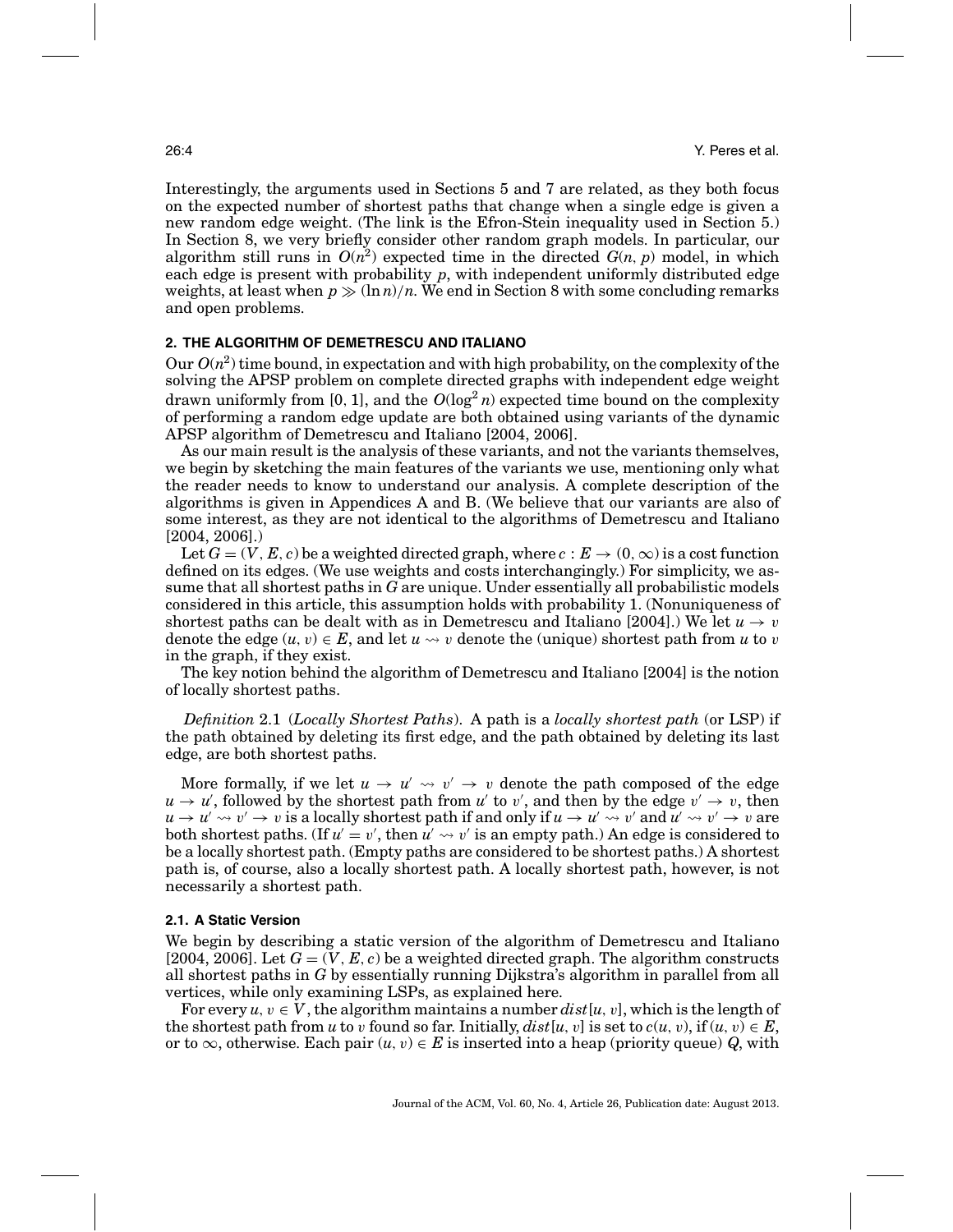$dist[u, v]$  serving as its key. The heap *Q* holds all pairs of vertices  $(u, v)$  such that at least one path from *u* to v in the graph was already discovered, but the shortest path from *u* to v was not yet declared.

In each iteration, the algorithm extracts a pair  $(u, v)$  with the smallest key in *Q*. As in Dijkstra's algorithm,  $dist[u, v]$  is then the distance from  $u$  to  $v$  in  $G$ . The algorithm then examines LSPs that  $extend$  the shortest path  $u \leadsto v$  and checks whether they are shorter than the currently best available paths between their endpoints. (An extension of a path  $\pi$  is a path obtained by adding an edge to its beginning or end.) To efficiently find the LSPs that extend a shortest path  $u \leadsto v$ , the algorithm also maintains, in addition to  $dist[u, v]$ , the following information for every  $u, v \in V$ .

 $p[u, v]$  – The *second* vertex on the shortest path from *u* to *v* found so far.

*q*[*u*,v] – The *penultimate* (next to last) vertex on the shortest path from *u* to v found so far.

 $L[u, v]$  – A list of vertices w for which  $w \to u \leadsto v$  is known to be a shortest path.  $R[u, v]$  – A list of vertices w for which  $u \leadsto v \rightarrow w$  is known to be a shortest path.

If no path from *u* to *v* was found yet, then  $p[u, v] = q[u, v] = null$ . The lists  $L[u, v]$ and  $R[u, v]$  specify the left and right extensions of  $u \leadsto v$  that are known to be shortest paths. Clearly,  $L[u,v]$  and  $R[u,v]$  are nonempty only after the shortest path  $u\rightsquigarrow v$  was identified by the algorithm.

Suppose that  $u \to u' \leadsto v' \to v$ , where  $u' = p[u,v]$  and  $v' = q[u,v]$ , was just identified as a shortest path. For every  $w \in L[u, v']$ ,  $w \to u \leadsto v$  is an LSP. Similarly, for every  $w \in R[u', v], u \rightarrow v \rightarrow w$  is an LSP. These paths are now examined by the algorithm. If, for example, a path  $w \to u \leadsto v$  is found to be shorter than the currently available path from w to v, or is the first path found from w to v, then  $dist[w, v]$ ,  $p[w, v]$  and  $q[w, v]$ are updated accordingly and the key of  $(w, v)$  in *Q* is decreased. (If  $(w, v)$  is not already in *Q*, it is inserted into *Q*.)

This is the gist of the static version of the algorithm of Demetrescu and Italiano [2004, 2006], which, for concreteness, we refer to as algorithm apsp. For a complete description and pseudocode, see Appendix A.

As algorithm apsp uses a priority queue, its running time depends on the characteristics of the priority queue used. For a specific implementation, we let  $T_{ins}(n)$ ,  $T_{dec}(n)$ and *Text*(*n*) denote the (amortized) times of *inserting* an element, *decreasing* the key of a given element, and *extracting* an element of minimum key from a priority queue containing at most *n* elements. We next make the following claim.

THEOREM 2.2. *If all edge weights are positive and all shortest paths are unique, then algorithm* apsp *correctly finds all the shortest paths in the graph. Algorithm* apsp *runs*  $\int$ *in*  $O(n^2 \cdot (T_{ins}(n^2) + T_{ext}(n^2)) + |\mathcal{L}SP| \cdot T_{dec}(n^2))$  *time, where*  $|\mathcal{L}SP|$  *is the number of LSPs in the graph, and uses only*  $O(n^2)$  *space.* 

The proof of Theorem 2.2, which is essentially identical to the correctness proof given by Demetrescu and Italiano [2004, 2006], can be found in Appendix A.

If we use the Fibonacci heaps data structure [Fredman and Tarjan 1987] that supports extract-min operations in *O*(log *n*) amortized time, and all other operations in *O*(1), amortized time, where *n* is the number of elements in the heap, we get a running time of  $O(n^2 \log n + |\mathcal{L}SP|)$ . There are, thus, two hurdles on our way to getting an expected  $O(n^2)$ -time algorithm. First, we have to show that  $|\mathcal{LSP}|$  is  $O(n^2)$ , under natural probability distributions, in expectation and with high probability. We do that in Sections 4 and 5. Second, we have to find a faster way of implementing heaps. We do that in Section 6 using a bucket-based implementation.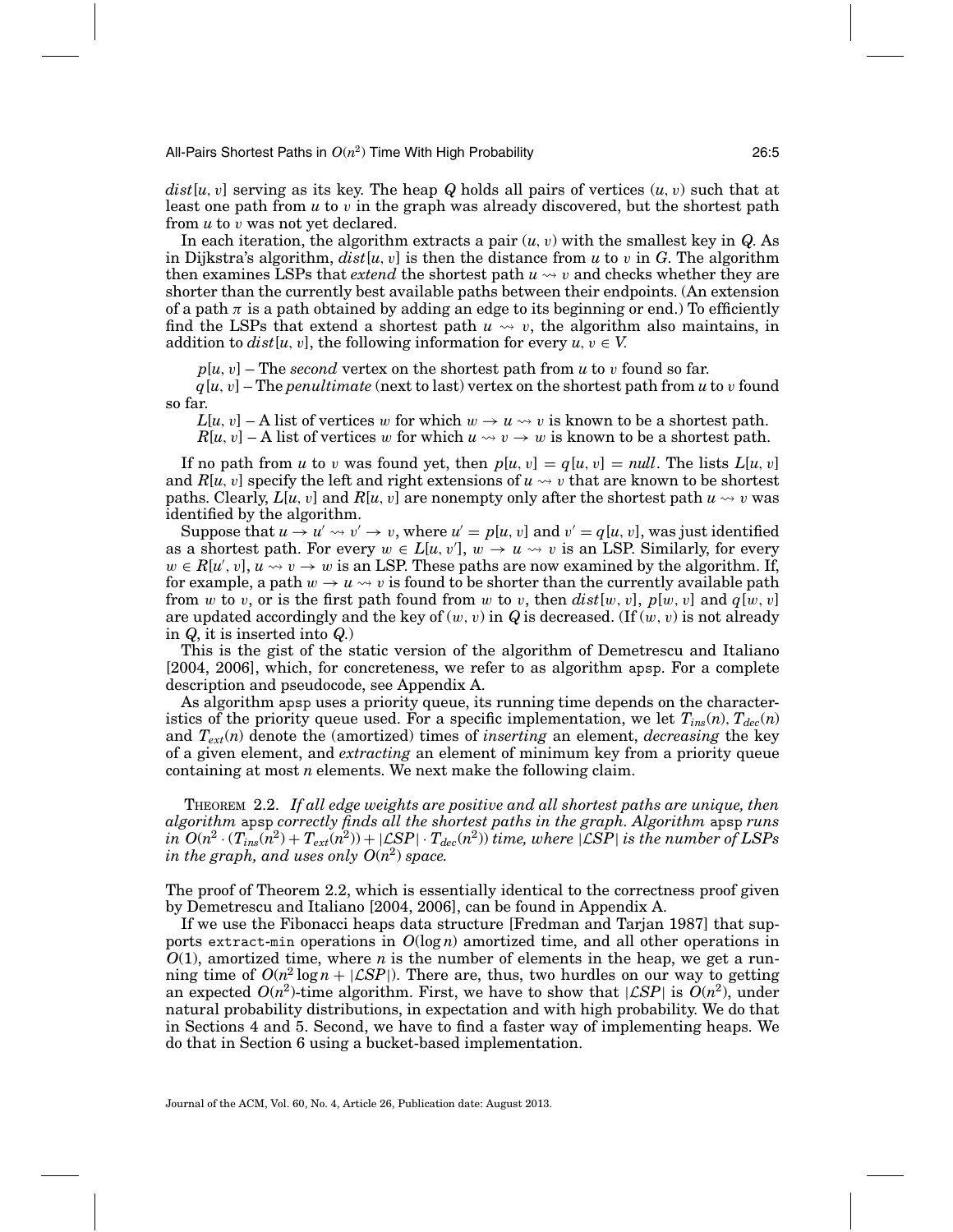## **2.2. A Dynamic Version**

The static algorithm of the previous section examines all locally shortest paths in a graph, but (implicitly) maintains only those that are currently shortest. The dynamic algorithm, on the other hand, explicitly maintains all locally shortest paths, even if they are already known not to be shortest paths.

For every path  $\pi$ , we let  $l[\pi]$  be the path obtained by deleting the last edge of  $\pi$ , and  $r[\pi]$  be the path obtained by deleting the first edge of  $\pi$ . A path  $\pi$  is represented by keeping its total cost, its first and last edges, and pointers to its subpaths  $l[\pi]$  and  $r[\pi]$ . The collection of all paths maintained by the algorithm is referred to as the *path system*.

For every pair of vertices  $u, v \in V$ , the dynamic algorithm maintains a heap  $P[u, v]$ that holds all the LSPs connecting *u* and v found so far. The key of each path is its cost. As in the static case,  $dist[u, v]$  is the cost of the shortest path  $\pi[u, v]$  from *u* to *v* found so far.

For every LSP  $\pi$ , the dynamic algorithm maintains four lists of left and right extensions of  $\pi$ . The lists  $SL[\pi]$  and  $SR[\pi]$  contain left and right extensions of  $\pi$  that are known to be shortest paths. The lists  $L[\pi]$  and  $R[\pi]$  contain extensions of  $\pi$  that are known to be LSPs.

Let *E* be a set of edges whose costs are changed by an update operation. (We are mostly be interested in the case in which *E* is composed of a single edge, but the description here is general.) The dynamic algorithm recomputes all shortest paths as follows. First, all LSPs containing edges of E' are removed from the path system. (Note that each edge of *E* is an LSP, and is thus contained in the path system. All LSPs containing edges of E' can be found by recursively following the extension lists of these edges.)

For every pair of vertices  $u, v \in V$  such that the shortest path from *u* to *v* before the update passes through an edge of *E* , and was therefore removed from the path system, the algorithm finds the cheapest path in  $P[u, v]$ , if at least one such path remains, and assigns it to  $\pi[u, v]$ . It then inserts the pair  $(u, v)$  into a global heap *Q*. The key of  $(u, v)$ in *Q* is the cost of  $\pi[u, v]$ . Next, it recreates single-edge paths corresponding to the edges of *E* , with their new edge weights, and examines them.

The dynamic algorithm now starts to construct new shortest paths. In each iteration it extracts from  $Q$  a pair  $(u, v)$  with the smallest key. As in the static case, the path  $\pi[u, v]$  is then a shortest path from *u* to *v*. LSP extensions of  $\pi[u, v]$ , obtained by combining  $\pi[u, v]$  with paths that are already known to be shortest paths, are now generated. If such an extension is shorter than the currently shortest available path containing its endpoints  $u'$  and  $v'$ , then  $\pi[u', v']$  and  $dist[u', v']$  are updated accordingly, and  $(u', v')$  is inserted into Q with the appropriate key. (If  $(u', v')$  is already in Q, its key is decreased.)

An important difference between the dynamic variant used in this article and the dynamic algorithm of Demetrescu and Italiano [2004, 2006] is that when a path  $\pi$  stops being a shortest path, it and all its extensions are immediately removed from the path system. A similar dynamic variant was used by Friedrich and Hebbinghaus [2008]. The algorithm of Demetrescu and Italiano [2004, 2006] keeps such paths as *historical* and *locally historical* paths. (See also Demetrescu et al. [2006].)

The most impressive feature of the dynamic algorithm of Demetrescu and Italiano [2004, 2006] is that its update time is proportional to the number of shortest and locally shortest paths that are destroyed and/or created by the update operation. The algorithm does not spend time on shortest paths that remain unchanged.

Let <sup>S</sup>*P*<sup>−</sup> and <sup>L</sup>*SP*<sup>−</sup> be the sets of shortest and locally shortest paths destroyed by an update operation. Similarly, let  $SP^+$  and  $CSP^+$  be the sets of shortest and locally shortest paths that are created (or recreated) by an update operation. Note that <sup>S</sup>*P*<sup>−</sup>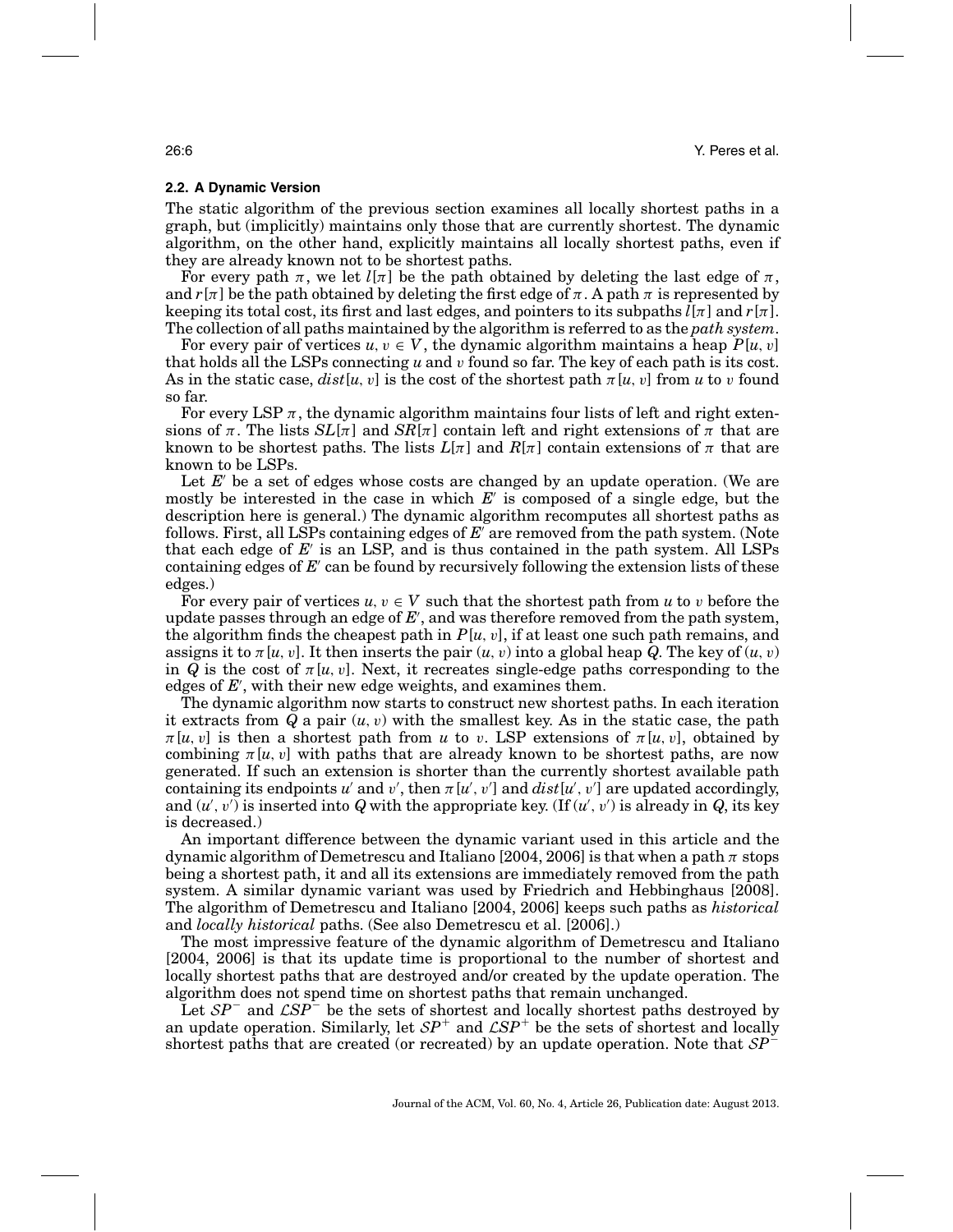All-Pairs Shortest Paths in *O*(*n*2) Time With High Probability 26:7

and  $SP^+$ , and  $\mathcal{L}SP^-$  and  $\mathcal{L}SP^+$ , are not necessarily disjoint, as paths passing through edges of  $E'$  are first destroyed, and removed from the path system, but may then be recreated. Let  $\Lambda$  be an upper bound on the number of LSPs that connect any given pair of vertices before and after the update.

A complete description of the dynamic variant sketched here and its correctness proof are given in Appendix B, where the following theorem is proved. (update( $E$ ',  $c$ ') is the function that updates all shortest paths following a change in the costs of the edges of *E* .)

THEOREM 2.3. *The running time of update* $(E', c')$  *is* 

$$
O(|\mathcal{S}P^-| \cdot (T_{del}(\Lambda) + T_{min}(\Lambda) + T_{ins}(n^2)) + |\mathcal{S}P^+| \cdot T_{ext}(n^2) + |\mathcal{S}P^-| \cdot T_{del}(\Lambda) + |\mathcal{L}\mathcal{S}P^+| \cdot (T_{ins}(\Lambda) + T_{dec}(n^2)).
$$

Here,  $T_{ins}(n)$ ,  $T_{del}(n)$ ,  $T_{dec}(n)$ ,  $T_{ext}(n)$  and  $T_{min}(n)$  are the (amortized) times of inserting, deleting, decreasing the key, extracting the element of minimum key, and finding the element of minimum key of a priority key containing at most *n* elements.

We show in Section 7 that, for a random edge update, we have  $\mathbb{E}[|SP^-|]$ ,  $\mathbb{E}[|SP^+|] =$  $O(\log n)$  and that  $\mathbb{E}[|\mathcal{L}SP^{-}|]$ ,  $\mathbb{E}[|\mathcal{L}SP^{+}|] = O(\log^2 n)$ . We also show that  $\Lambda = O(\log n)$ , with high probability. Using appropriate implementations of the priority queues, we get an expected edge update time of  $O(\log^2 n)$ .

## **3. DISTANCES IN COMPLETE RANDOMLY WEIGHTED GRAPHS**

Let  $K_n = (V, E)$  be a complete directed graph on *n* vertices and let  $a, b \in V$ . We let  $W(a, b)$  be the random weight attached to the edge  $(a, b)$ . We assume at first that *W*(*a*, *b*) is an *exponential* random variable with mean 1, that is,  $W(a, b) \sim EXP(1)$ . Due to the memoryless property, dealing with exponentially distributed edge weights is easier than dealing directly with uniformly distributed edge weights. We later explain why all the results derived in this section for exponential edge weights also hold, asymptotically, for uniformly distributed edge weights. All *n*(*n*−1) random edge weights are assumed to be independent. (Self-loops, if present, may be ignored.) Let  $D(a, b)$  be the *distance* from *a* to *b* in the graph, that is, the length (sum of weights) on the shortest path  $a \leadsto b$  in the graph. (The shortest path  $a \leadsto b$  is unique with probability 1.) Note that  $D(a, b)$  is now also a random variable. For  $k \in \{1, 2, ..., n-1\}$ , we let  $D_k(a)$  be the distance from *a* to the *k*th closest vertex to *a*.

Let  $H_k = \sum_{k=1}^n \frac{1}{k}$  be the *k*th *Harmonic number*. It is known that  $H_n = \ln n + \gamma + O(\frac{1}{n}),$ where  $\gamma = 0.57721 \cdots$  is Euler's constant.

The following five lemmas can be found in Janson [1999]. (The expectation of  $D(a, b)$ , but not the variance, can also be found in Davis and Prieditis [1993].) The lemmas in Janson [1999] are stated for undirected graphs, but it is easy to check that they also hold for directed graphs.

LEMMA 3.1. *Let*  $a \in V$  *and*  $k \in \{1, 2, ..., n-1\}$ *. Then,* 

$$
D_k(a) = \sum_{i=1}^k \frac{X_i}{i(n-i)},
$$

*where*  $X_1, X_2, \ldots, X_k$  are independent identically distributed exponential variables with *mean* 1*.*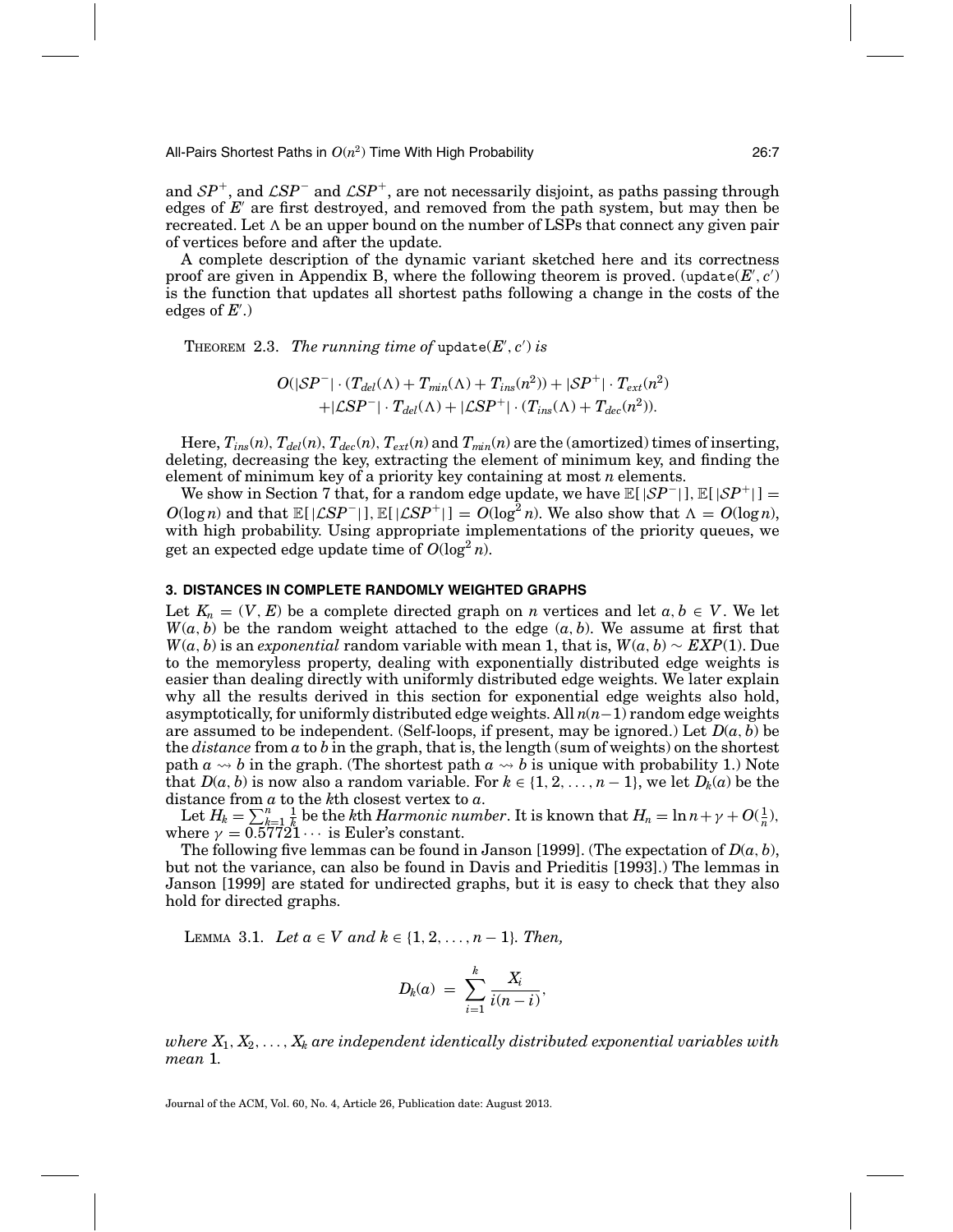26:8 Y. Peres et al.

LEMMA 3.2. Let  $a \neq b \in V$ . Then,

$$
D(a, b) = DL(a) = \sum_{i=1}^{L} \frac{X_i}{i(n-i)},
$$

*where X*1, *X*2,..., *Xn*<sup>−</sup><sup>1</sup> *are independent identically distributed exponential variables with mean* 1*, and L is chosen uniformly at random from*  $\{1, 2, \ldots, n-1\}$ *.* 

LEMMA 3.3. Let  $a \neq b \in V$ . Then,

$$
\mathbb{E}[D(a,b)] = \frac{H_{n-1}}{n-1} = \frac{\ln n}{n} + O\left(\frac{1}{n}\right), \quad \text{Var}[D(a,b)] = \frac{\pi^2}{2n^2} + o\left(\frac{1}{n^2}\right).
$$

LEMMA 3.4. For any constant  $c > 3$ , we have

$$
\mathbb{P}\left[\max_{a,b} D(a,b) \ge \frac{c\ln n}{n}\right] = O(n^{3-c}\log^2 n).
$$

LEMMA 3.5. Let  $a \neq b \in V$ . Then, the probability that the edge  $a \to b$  is a shortest *path is*  $\frac{H_{n-1}}{n-1} = \frac{\ln n}{n} + O(\frac{1}{n}).$ 

The next two lemmas are new and might be interesting in their own right. They are used in Section 5 to show that the running time of algorithm apsp is  $O(n^2)$  with high probability. The proof that the expected running time of apsp is  $O(n^2)$ , given in Section 4, does not rely on them.

LEMMA 3.6. Let 
$$
a \neq b \in V
$$
. If  $n^{-\alpha} < \alpha \leq 1/2$ , then  $\mathbb{P}[D(a, b) > (1 + 12\alpha)\frac{\ln n}{n}] \leq 5n^{-\alpha}$ .

PROOF. Let  $S_{k,\ell} = \sum_{i=k}^{\ell} \frac{X_i}{i(n-i)}$ . (We allow  $k, \ell$  to be nonintegral, in which case, we have  $S_{k,\ell} = S_{[k],\ell}$ .) By Lemma 3.2, we get that  $D(a, b) = S_{1,L}$ , where L is uniformly distributed in  $\{1, 2, ..., n-1\}$ . Let  $m = n^{1-\alpha}$ . We clearly have

$$
\mathbb{P}[D(a,b) > S_{1,n-m}] = \mathbb{P}[L > n-m] \leq m/n = n^{-\alpha}.
$$
 (1)

We now decompose

$$
S_{1,n-m} \leq \frac{X_1}{n-1} + S_{2,m} + S_{m,n/2} + S_{n/2,n-m}.
$$
 (2)

Now

$$
\mathbb{P}\left[\frac{X_1}{n-1} > 2\alpha \frac{\ln n}{n}\right] \le \mathbb{P}[X_1 > \alpha \ln n] = n^{-\alpha}.
$$
 (3)

Let  $Y = \sum_{i=2}^{m} \frac{X_i}{i}$ . Using our assumption that  $n^{-\alpha} < \alpha$ , we get that

$$
S_{2,m} \leq \frac{Y}{n-m} = \frac{Y}{(1-n^{-\alpha})n} \leq \frac{Y}{(1-\alpha)n} \leq (1+2\alpha)\frac{Y}{n}.
$$

 $\text{Now } \mathbb{E}[\mathrm{e}^{\lambda X_i}] = (1-\lambda)^{-1}, \text{ for } \lambda < 1, \text{ so}$ 

$$
\mathbb{E}[e^Y] = \mathbb{E}[e^{\sum_{i=2}^m X_i/i}] = \prod_{i=2}^m \mathbb{E}[e^{X_i/i}] = \prod_{i=2}^m \left(1 - \frac{1}{i}\right)^{-1} = \prod_{i=2}^m \frac{i}{i-1} = m.
$$

Therefore,

$$
\mathbb{P}\left[S_{2,m-1}\geq(1+2\alpha)\frac{\ln n}{n}\right]\,\leq\,\mathbb{P}[Y\geq\ln n]\,=\,\mathbb{P}[\mathrm{e}^Y\geq n]\,\leq\,\frac{\mathbb{E}[\mathrm{e}^Y]}{n}\,=\,\frac{m}{n}\,=\,n^{-\alpha}.\quad(4)
$$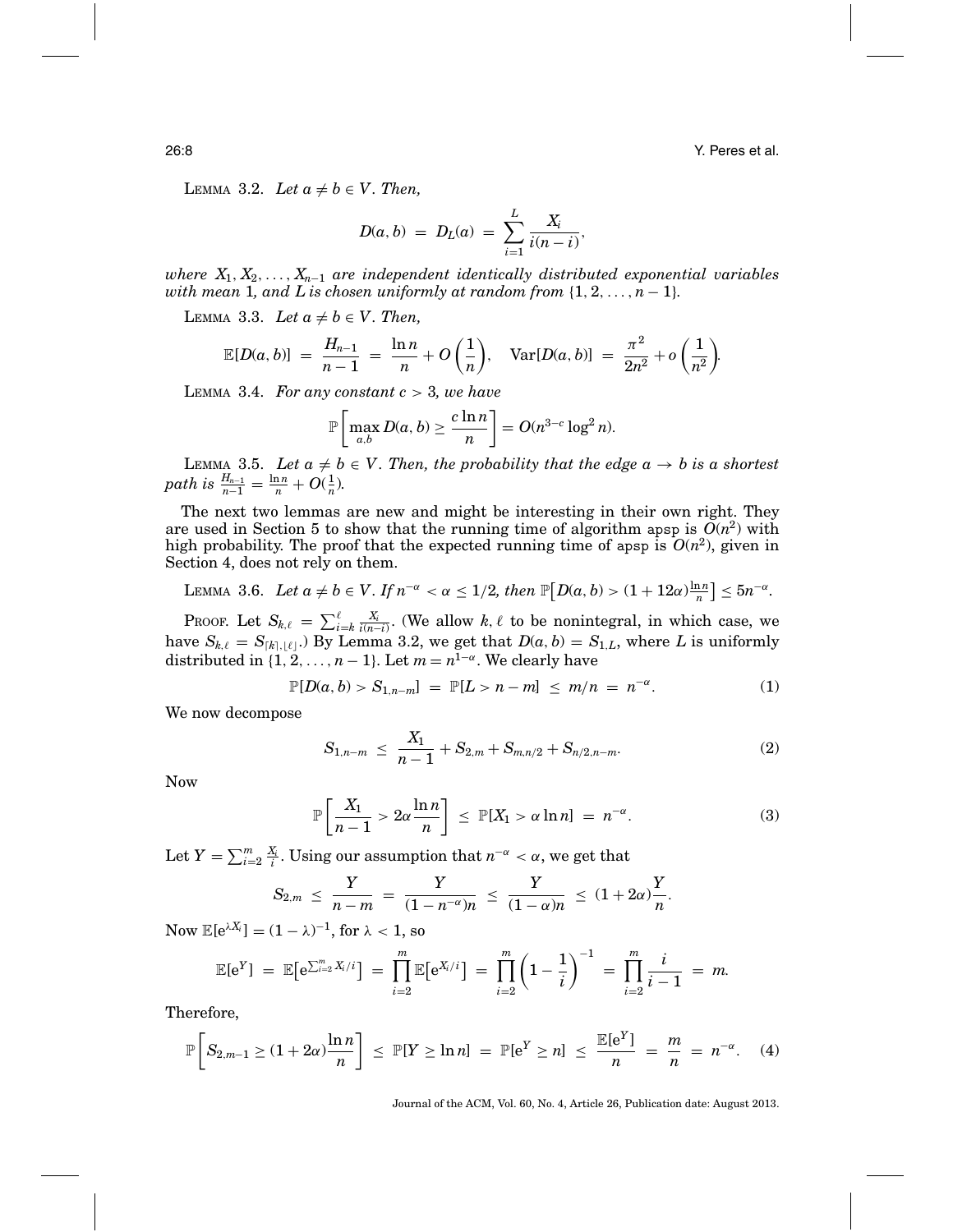All-Pairs Shortest Paths in *O*(*n*2) Time With High Probability 26:9

Let  $Z = \sum_{i=m}^{n/2} \frac{X_i}{i}$ . Clearly,  $S_{m,n/2} \leq \frac{2Z}{n}$ . We again have

$$
\mathbb{E}[e^Z] = \prod_{i=m}^{n/2} \left(1 - \frac{1}{i}\right)^{-1} \leq \frac{n}{m} = n^{\alpha}.
$$

Therefore,

$$
\mathbb{P}\left[S_{m,n/2}\geq 4\alpha\frac{\ln n}{n}\right] \leq \mathbb{P}[Z>2\alpha\ln n] = \mathbb{P}[e^Z\geq n^{2\alpha}] \leq \frac{\mathbb{E}[e^Z]}{n^{2\alpha}} = n^{-\alpha}.\tag{5}
$$

As  $S_{m,n/2}$  and  $S_{n/2,n-m}$  have exactly the same distribution, we also get that

$$
\mathbb{P}\left[S_{n/2,n-m}\geq 4\alpha\frac{\ln n}{n}\right]\leq n^{-\alpha}.\tag{6}
$$

Using (1)–(6) together, we get that  $\mathbb{P}[D(a, b) > (1 + 12\alpha)\frac{\ln n}{n}] \le 5n^{-\alpha}$ , as required.

We made no attempt to optimize the constants appearing in the statement of Lemma 3.6. The condition  $n^{-\alpha} < \alpha$  in the lemma is satisfied for any fixed  $\alpha > 0$ , when *n* is large enough. It also holds when, say,  $\alpha = \alpha(n) = (\ln \ln n)/\ln n$ .

The proof of our next lemma relies on the following large deviation theorem of Maurer [2003].

THEOREM 3.7 (MAURER [2003). Let  $Y_1, Y_2, \ldots, Y_n$  be nonnegative independent ran*dom variables with finite first and second moments and let*  $S = \sum_{i=1}^{n} Y_i$ *. Let*  $t > 0$ *. Then*

$$
\mathbb{P}[\mathbb{E}[S] - S \geq t] \leq \exp\bigg(-\frac{t^2}{2\sum_{i=1}^n \mathbb{E}[Y_i^2]}\bigg).
$$

For a vertex  $a \in V$  and  $r > 0$ , let  $Ball(a, r) = \{b \in V \mid D(a, b) \le r\}$  be the *ball* of radius *r* centered at *a*. We next bound the probability that  $Ball(a, \alpha \frac{\ln n}{n})$  is exceptionally large.

LEMMA 3.8. *For any*  $a \in V$ ,  $\alpha \leq 1$  *and*  $c > 0$ , we have

$$
\mathbb{P}\left[\left|Ball\left(a, \alpha \frac{\ln n}{n}\right)\right| > cn^{\alpha}\right] \leq \exp\left(-\frac{\ln^2 c}{60}\right).
$$

Proof. Note that  $|Ball(a, r)| > k$  if and only if  $D_k(a) \leq r$ . By Lemma 3.1, we have  $D_k = D_k(a) = \sum_{i=1}^k \frac{X_i}{i(n-i)}, \text{ where } X_1, X_2, \ldots, X_k \text{ are independent identically distributed}$ exponential variables with mean 1. Thus,

$$
\mathbb{E}[D_k] = \sum_{i=1}^k \frac{1}{i(n-i)} > \frac{1}{n} \sum_{i=1}^k \frac{1}{i} > \frac{\ln k}{n}.
$$

 $\text{As } \mathbb{E}[X_i^2] = 2$ , we have

$$
\sum_{i=1}^{k} \mathbb{E}\left[\left(\frac{X_i}{i(n-i)}\right)^2\right] = \sum_{i=1}^{k} \frac{2}{i^2(n-i)^2} \le \sum_{i=1}^{n-1} \frac{2}{i^2(n-i)^2}
$$

$$
\le 2\sum_{i=1}^{n/2} \frac{2}{i^2(n-i)^2} \le \frac{16}{n^2} \sum_{i=1}^{n/2} \frac{1}{i^2} \le \frac{16}{n^2} \frac{\pi^2}{6} \le \frac{30}{n^2}.
$$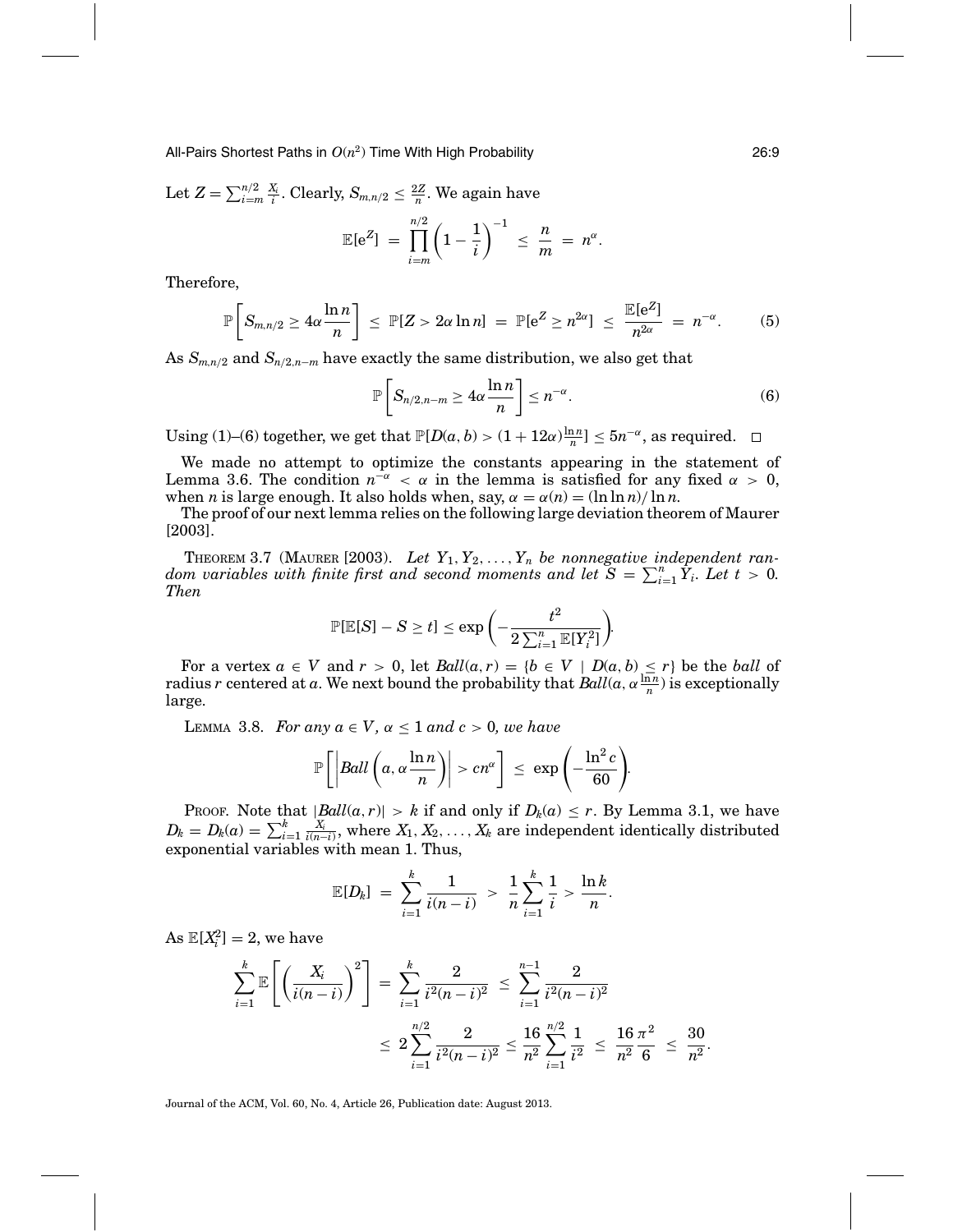$\text{With } k = cn^{\alpha}, \text{ we get that } \mathbb{E}[D_k] > \frac{\alpha \ln n}{n} + \frac{\ln c}{n} \text{ and by Theorem 3.7, with } Y_i = \frac{X_i}{i(n-i)}, \text{ we}$ have

$$
\mathbb{P}\left[D_k \leq \frac{\alpha \ln n}{n}\right] \leq \mathbb{P}\left[\mathbb{E}[D_k] - D_k \geq \frac{\ln c}{n}\right] \leq \exp\left(-\frac{\left(\frac{\ln c}{n}\right)^2}{\frac{60}{n^2}}\right) = \exp\left(-\frac{\ln^2 c}{60}\right). \square
$$

As an immediate corollary, we get:

COROLLARY 3.9. *For any*  $a \in V$ ,  $\alpha \leq 1$ ,  $\epsilon > 0$  and  $c > 0$ , we have

$$
\mathbb{P}\left[\left|Ball\left(a,\alpha\frac{\ln n}{n}\right)\right|>n^{\alpha+\epsilon}\right] = O(n^{-c}).
$$

The results of this section were derived under the assumption that the edge weights are exponential. However, as explained in detail in the beginning of Section 2 of Janson [1999], the same results hold asymptotically also for the uniform distribution. For the sake of completeness, we show how to deduce from Lemma 3.6 and Corollary 3.9 similar claims for uniform distributions.

Let *G* be a complete directed graph on *n* vertices with independent uniformly distributed edge weights  $W(a, b)$  and let  $D(a, b)$  be the distance from *a* to *b* in this graph. Define  $W(\alpha, b) = -\ln(1 - W(a, b))$  and let G' be a complete directed graph whose edge weights are  $W'(a, b)$ . Denote by  $D'(a, b)$  the distance from *a* to *b* in  $G'$ . Note that all the edges of *G* have weights distributed as independent exponential random variables with mean 1 and that the correspondence between *G* and *G* is a measure preserving transformation. It is easy to check that  $z \leq -\ln(1-z) \leq z + 2z^2$  for all  $0 \leq z \leq 1/2$ .

Suppose that *G* has the property that  $D(a, b) > (1 + 12a)\frac{\ln n}{n}$ . Since  $D'(a, b) \ge D(a, b)$ , each such *G* corresponds to a graph *G*<sup>'</sup>, which also has  $D'(a, b) > (1+12a)\frac{\ln n}{n}$ . Therefore, by Lemma 3.6, the probability of this event is at most  $5n^{-\alpha}$ . Suppose that *b* is a vertex of *G* satisfying  $D(a, b) \le \alpha \frac{\ln n}{n}$ . Then, by this inequality, we have that  $D'(a, b) \le$  $\alpha \frac{\ln n}{n} + 2\alpha^2 \frac{\ln^2 n}{n^2} = \alpha' \frac{\ln n}{n}$  with  $\alpha' = \left(1 + O(\frac{\ln n}{n})\right)\alpha$ . For any  $\epsilon > 0$ , let  $\epsilon' = \epsilon/2$ . Then, it is easy to check that  $n^{\alpha'+\epsilon'} \leq n^{\alpha+\epsilon}$ . Therefore, all *G* in which  $|Ball(a, \alpha \frac{\ln n}{n})| > n^{\alpha+\epsilon}$ correspond to instances of *G* in which  $|Ball(a, \alpha' \frac{\ln n}{n})| > n^{\alpha'+\epsilon'}$ . By Corollary 3.9, the probability of this event is at most  $O(n^{-c})$  for any  $c > 0$ .

## **4. THE EXPECTED NUMBER OF LOCALLY SHORTEST PATHS**

Let  $\mathcal{L}SP$  be the set of LSPs in  $K_n$ . Our goal in this section is to show that  $\mathbb{E}[|\mathcal{L}SP|] =$  $O(n^2)$ . This would follow immediately from the following lemmas.

LEMMA 4.1. Let a, b, c be three distinct vertices. The probability that  $a \to b \to c$  is *an LSP is O*( $\frac{\ln^2 n}{n^2}$ ).

Proof. The path  $a \rightarrow b \rightarrow c$  is an LSP if and only if both  $a \rightarrow b$  and  $b \rightarrow c$  are shortest paths. By Lemma 3.5, the probability that each one of the edges  $a \rightarrow b$  and  $b \to c$  is a shortest path is  $\frac{\ln n}{n} + O(\frac{1}{n})$ . Unfortunately, the events " $a \to b$  is a shortest path" and " $b \rightarrow c$  is a shortest path" are not independent (and probably positively correlated). To circumvent that, let  $V_1, V_2 \subset V$  such that  $V_1 \cup V_2 = V$ ,  $a \in V_1$ ,  $c \in V_2$ ,  $V_1 \cap V_2 = \{b\}$  and  $|V_1|, |V_2| \geq n/2$  be a fixed partition of the vertex set *V* . If  $a \to b$  and  $b \rightarrow c$  are shortest paths in *G*, then  $a \rightarrow b$  is clearly also a shortest path in  $G[V_1]$ , the subgraph of *G* induced by  $V_1$ , and  $b \rightarrow c$  is also a shortest path in  $G[V_2]$ . These events are now independent, as the edge sets of *G*[*V*1] and *G*[*V*2] are disjoint. The probability that  $a \to b \to c$  is an LSP is thus at most  $(\frac{\ln(n/2)}{n/2} + O(\frac{1}{n}))^2$ .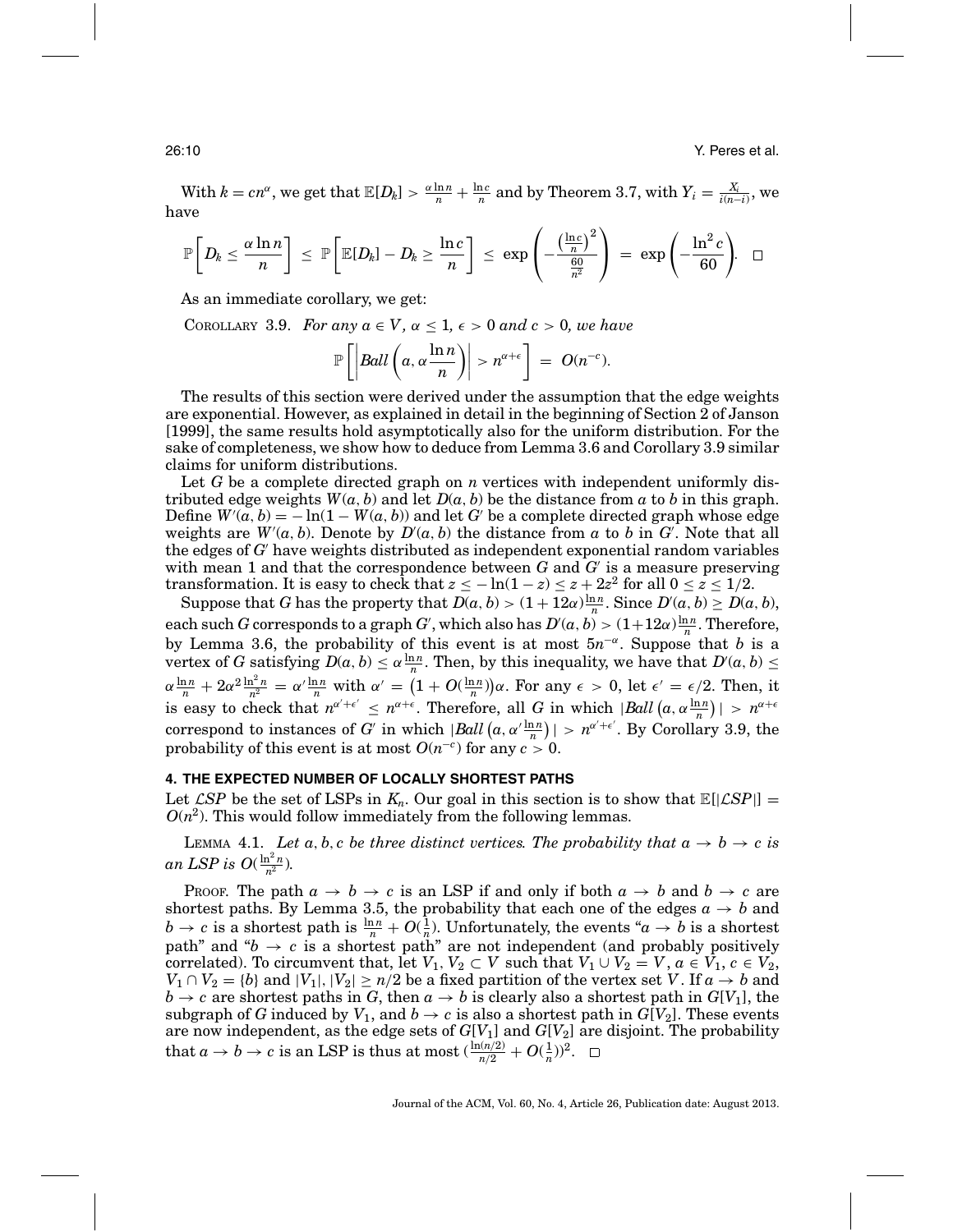All-Pairs Shortest Paths in  $O(n^2)$  Time With High Probability  $26:11$ 

LEMMA 4.2. *Let*  $a, b, c, d$  *be four distinct vertices. The probability that*  $a \to b \leadsto c \to d$ *is an LSP is*  $O(\frac{1}{n^2})$ *.* 

PROOF. If  $a \to b \leadsto c \to d$  is an LSP, then by definition

$$
W(a, b) + D(b, c) = D(a, c), \quad D(b, c) + W(c, d) = D(b, d).
$$

If  $a \to b \leadsto c \to d$  is an LSP, then  $b \leadsto c$  does not pass through  $a$  or  $d$ . (If, e.g.,  $b \leadsto c$ passes through *a*, then  $a \leadsto c$  is a subpath of  $b \leadsto c$ , and  $a \rightarrow b \leadsto c$  is therefore not a shortest path, contradicting the assumption that  $a \to b \leadsto c \to d$  is an LSP.) Thus,  $D(b, c) = D_{a,d}(b, c)$ , where  $D_{a,d}(b, c)$  is the distance from *b* to *c* when *a* and *d* are removed from the graph. We also clearly have  $D(a, c) \leq D_{b,d}(a, c)$  and  $D(b, d) \leq D_{a,c}(b, d)$ .

Thus, if  $a \to b \leadsto c \to d$  is an LSP, then

$$
W(a, b) + D_{a,d}(b, c) \leq D_{b,d}(a, c), \quad D_{a,d}(b, c) + W(c, d) \leq D_{a,c}(b, d),
$$

or equivalently

$$
W(a, b) \le D_{b,d}(a, c) - D_{a,d}(b, c), \quad W(c, d) \le D_{a,c}(b, d) - D_{a,d}(b, c).
$$
 (\*)

It is thus sufficient to bound the probability that (∗) happens. For brevity, let

 $X = D_{a,d}(b, c),$   $Y = D_{b,d}(a, c),$   $Z = D_{a,c}(b, d).$ 

A crucial observation now is that *X*,*Y*, and *Z* do not depend on *W*(*a*, *b*) and *W*(*c*, *d*). This follows from the fact that in each one of these distances one of *a* and *b*, and one of *c* and *d*, is removed from the graph.

We can thus choose the random weights of the edges in two stages. First, we choose the random weights of all edges except the two edges  $a \rightarrow b$  and  $c \rightarrow d$ . The values of *X*, *Y* and *Z* are then already determined. We then choose  $W(a, b)$  and  $W(c, d)$ , the random weights of the two remaining edges. As the choice of  $W(a, b)$  and  $W(c, d)$  is independent of all previous choices, and as  $W(a, b)$  and  $W(c, d)$  are independent and uniformly distributed in [0, 1], we get that

$$
\mathbb{P}[(*)] = E[(Y - X)^+ \cdot (Z - X)^+] \leq E[|Y - X||Z - X|],
$$

where  $x^+$  = max{*x*, 0}. (Note that we are not assuming here that *X*, *Y* and *Z* are independent. They are in fact dependent.)

We next note that each of *X*,*Y* and *Z* is the distance between two given vertices in a randomly weighted complete graph on  $n-2$  vertices. Thus,  $\mathbb{E}[X] = \mathbb{E}[Y] = \mathbb{E}[Z]$ . By Lemma 3.3, we have

$$
Var[X] = Var[Y] = Var[Z] = (1 + o(1))\frac{\pi^2}{2n^2}.
$$

Now,

$$
\mathbb{P}[(*)] \leq E[|Y - X||Z - X|] \leq \frac{1}{2}(E[(Y - X)^{2}] + E[(Z - X)^{2}]),
$$

using the trivial inequality  $xy \leq \frac{1}{2}(x^2 + y^2)$ . All that remains, therefore, is to bound  $E[(Y - X)^2]$  and  $E[(Z - X)^2]$ . Let  $\mu = \mathbb{E}[X] = \mathbb{E}[Y]$ . Using the inequality  $(x - y)^2 \le$  $2(x^2 + y^2)$ , we get,

$$
E[(Y - X)^{2}] = E[(Y - \mu) - (X - \mu))^{2}]
$$
  
\n
$$
\leq 2(E[(Y - \mu)^{2}] + E[(X - \mu)^{2}])
$$
  
\n
$$
= 2(\text{Var}[Y] + \text{Var}[X])
$$
  
\n
$$
= (1 + o(1))\frac{\pi^{2}}{n^{2}}.
$$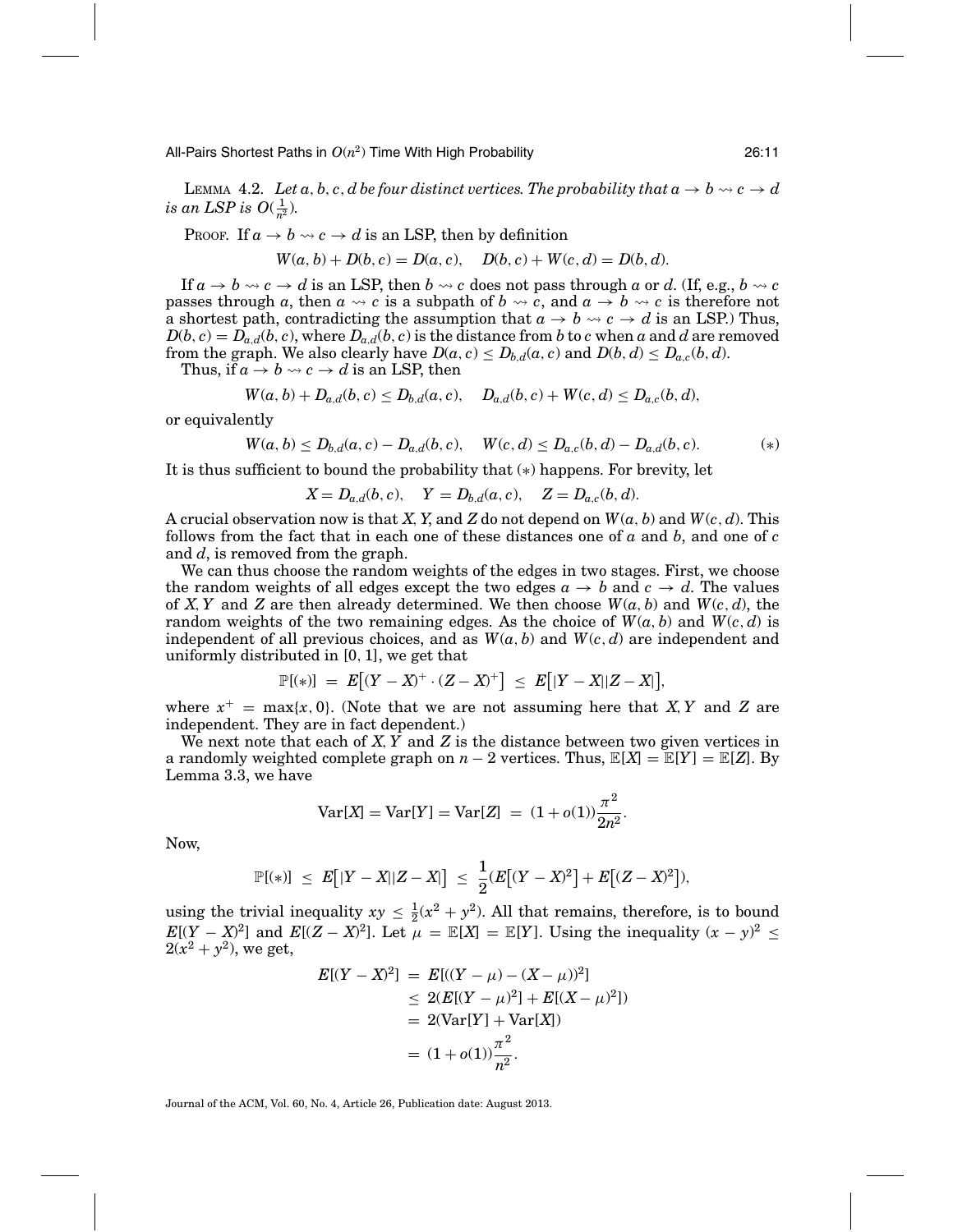Exactly the same bound applies to  $E[(Z - X)^2]$ . Putting everything together, we get that  $\mathbb{P}[(*)] \leq (1+o(1))\frac{\pi^2}{n^2}.$ 

THEOREM 4.3.  $\mathbb{E}[|\mathcal{L}SP|] = \Theta(n^2)$ .

PROOF. The number of LSPs of length 1 is exactly  $n(n-1)$ . (Every edge is an LSP of length 1.) By Lemma 4.1, the expected number of LSPs of length 2 is  $O(n^3 \cdot \frac{\ln^2 n}{n^2})$  $O(n \ln^2 n)$ . By Lemma 4.2, the expected number of LSPs of length greater than two is  $O(n^4 \cdot \frac{1}{n^2}) = O(n^2).$ 

Experiments that we have done seem to suggest that  $\mathbb{E}[|\mathcal{L}SP|]$  is very close to  $(\frac{\pi^2}{6} +$  $1)n^2 \simeq 2.64n^2$ .

The results of this section were stated and proved for directed graphs. It is easy to check, however, that our methods can be also used to provide an all pairs shortest paths algorithm with a quadratic running time for the complete undirected graphs on *n* vertices with uniform edge weights.

# **5. HIGH PROBABILITY BOUND ON THE NUMBER OF LOCALLY SHORTEST PATHS**

Our goal in this section is to show that the number of LSPs is  $O(n^2)$  asymptotically almost surely (a.a.s), that is, that there exists a constant *c* such that  $\mathbb{P}[\angle SP] < cn^2$   $\rightarrow$ 1, as  $n \to \infty$ .

Let  $E^*$  be the set of edges that are shortest paths. Let  $\Delta$  be the maximum outdegree in the subgraph  $G^* = (V, E^*)$ . (McGeoch [1995] refers to  $G^* = (V, E^*)$  as the essential subgraph.) We first show that  $\Delta = O(\log n)$ , with very high probability.

LEMMA 5.1. *For every c* > 6, we have  $\mathbb{P}[\Delta > c \ln n] = O(n^{1-c/6})$ .

PROOF. Let  $G' = (V, E')$  be the subgraph of  $G$  composed of all edges of weight at most  $\frac{c}{2}\frac{\ln n}{n}$ , and let  $\Delta'$  be the maximum outdegree in  $G'$ . The outdegree of each vertex in  $G'$  is  $\frac{2}{2}$  n, and let  $\Delta$  be the maximum outdegree in  $\alpha$ . The outdegree of each vertex in  $\alpha$  is<br>binomially distributed with parameters *n* and  $\frac{c}{2} \frac{\ln n}{n}$ . A special case of Chernoff bound (see, e.g., Mitzenmacher and Upfal [2005], p. 64) states that if *X* is a binomial variable with  $\mu = \mathbb{E}[X]$ , then  $\mathbb{P}[X \geq 2\mu] \leq e^{-\mu/3}$ . Thus, the probability that the degree of a given vertex exceeds *c* ln *n* is at most  $n^{-c/6}$ . Thus  $\mathbb{P}[\Delta' > c \ln n] \le n^{1-c/6}$ . Now,  $\Delta > \Delta'$  only if at least one distance in *G* is greater than  $\frac{c}{2} \frac{\ln n}{n}$ . By Lemma 3.4, the probability that this happens is at most  $O(n^{3-c/2} \log^2 n)$ . For  $c > 6$ , we have  $1 - c/6 > 3 - c/2$ . □

The following lemma is trivial and can also be found in Demetrescu and Italiano [2004].

LEMMA 5.2. If all shortest paths are unique, then  $|\mathcal{LSP}| \leq \Delta n^2$ .

PROOF. Every LSP is obtained by appending an edge which is itself a shortest path to some shortest path. The number of shortest path in a graph is at most  $n^2$  (assuming uniqueness) and each one of these shortest path can be extended by at most  $\Delta$  edges.

Note that Lemmas 5.1 and 5.2 imply that the number of LSPs is  $O(n^2 \log n)$  with high probability. To improve this bound to  $O(n^2)$ , we need to work harder.

*Definition* 5.3 (*β-Short Paths*). Let  $\beta > 0$  be a (small) constant. We say that a shortest path  $\pi$  is *β-short* if and only if its lengths are at most  $(1+\beta)\frac{\ln n}{n}$ , and *β-long* otherwise. Similarly, we say that an LSP  $\pi$  is  $\beta$ -short if both shortest paths  $l[\pi]$  and  $r[\pi]$  obtained by removing its first edge and last edge are short, and <sup>β</sup>*-long* otherwise. Let <sup>S</sup>*P<sup>S</sup>*, <sup>S</sup>*P<sup>L</sup>*,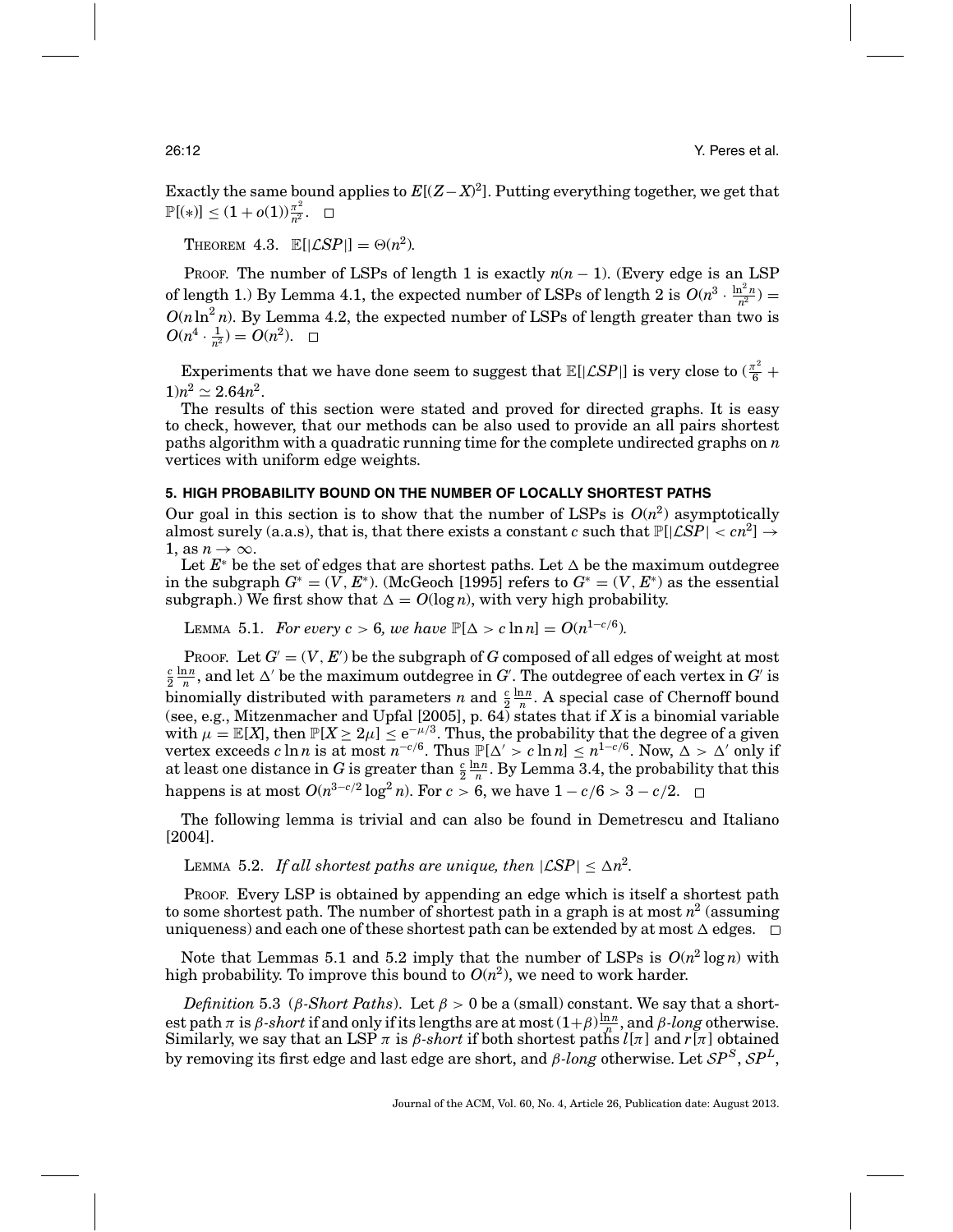All-Pairs Shortest Paths in *O*(*n*2) Time With High Probability 26:13

 $\mathcal{L}SP^{S}$ ,  $\mathcal{L}SP^{L}$  be the sets of  $\beta$ -short and  $\beta$ -long shortest and locally shortest paths. (Note that these sets depend on the parameter  $\beta$ .)

Clearly,  $|\mathcal{LSP}| = |\mathcal{LSP}^L| + |\mathcal{LSP}^S|$ . We estimate separately the number of β-long LSPs and the number of β-short LSPs. We begin by bounding the number of β-long shortest paths and locally shortest paths.

LEMMA 5.4. *For every* β > 0*, we have*  $\mathbb{E}[|SP^L|] = O(n^{2-\beta/12})$ *.* 

Proof. By Lemma 3.6, with  $\alpha = \beta/12$ , we get that for any  $a \neq b \in V$  we have

$$
\mathbb{P}\bigg[D(a,b)\geq(1+\beta)\frac{\ln n}{n}\bigg] = O(n^{-\beta/12}).
$$

The lemma follows by the linearity of expectation.  $\Box$ 

LEMMA 5.5. *For every*  $\beta > 0$ , we have  $\mathbb{E}[|\mathcal{L}SP^L|] = O(n^{2-\beta/12}\ln n)$ .

PROOF. Using the same argument used in the proof of Lemma 5.2, we get that  $|\mathcal{L}SP^L| \leq \Delta |\mathcal{S}P^L|$ . By Lemma 5.1, we get

$$
\mathbb{E}[|\mathcal{L}SP^{L}|] \leq \mathbb{E}[\Delta|\mathcal{S}P^{L}|] \leq c \ln n \cdot \mathbb{E}[|\mathcal{S}P^{L}|] + n^{1-c/6}n^{3}.
$$

Letting  $c = 12$  and using Lemma 5.4, we get that  $\mathbb{E}[|\mathcal{L}SP^L|] = O(n^{2-\beta/12} \ln n)$ , as required.  $\square$ 

LEMMA 5.6. *For every*  $\beta > 0$ , we have  $\mathbb{P}[|\mathcal{L}SP^L| \ge n^2] = O(n^{-\beta/12} \ln n)$ .

PROOF. Follows from Lemma 5.5 using Markov's inequality.  $\Box$ 

We next show that  $|\mathcal{L}SP^S| = O(n^2)$  with high probability. To do that, we use the *Efron-Stein inequality* (see, e.g., Boucheron et al. [2003]) to bound  $Var[|\mathcal{L}SP^S|]$ .

Theorem 5.7 (Efron-Stein Inequality). Let  $Z = f(X_1, \ldots, X_m)$ , where  $X_1, X_2, \ldots, X_m$ *are independent random variables. For any*  $1 \leq i \leq m$ , let  $X_i$  be a random variable with the same distribution as  $X_i$  but independent from  $X_1, X_2, \ldots, X_m$ , and let  $Z'_i$  $f(X_1,\ldots,X_i',\ldots,X_m)$ *. Then,* 

$$
\text{Var}[Z] \ \leq \ \frac{1}{2} \sum_{i=1}^m E[(Z-Z'_i)^2].
$$

In our case, we have  $m = n(n - 1)$ ,  $X_1, X_2, \ldots, X_m$  are the random edge weights, and  $Z = |CSP^S|$ . For every edge *e*, we need to compute the second moment of the  $\text{random variable } |\mathcal{LSP}_{e,0}^S| - |\mathcal{LSP}_{e,1}^S|$ , where  $\mathcal{LSP}_{e,0}^S$  and  $\mathcal{LSP}_{e,1}^S$  are the sets of  $\beta$ -short LSPs when all edges other than *e* are assigned the same random edge weights, while *e* is assigned two independent edge weights. Due to symmetry, the second moment of  $|LSP_{e,0}^S|$  −  $|LSP_{e,1}^S|$  does not depend on *e*. For brevity, we write  $LSP_0^S$  and  $LSP_1^S$ , instead of  $\mathcal{LSP}^S_{e,0}$  and  $\mathcal{LSP}^S_{e,1}$ , when the *e* is clear from the context. We similarly define  $\mathcal{SP}^S_0$ and  $SP_1^S$  to be the corresponding sets of  $\beta$ -short shortest paths.

If *A* and *B* are two sets, then  $||A|-|B|| \leq |A \oplus B|$ , where  $A \oplus B = (A \setminus B) \cup (B \setminus A)$  is the *symmetric difference* of the two sets. We thus focus our attention on  $\mathcal{L}SP_0^S \oplus \mathcal{L}SP_1^S$ . We begin by looking at  $SP_0^S \oplus SP_1^S$ . Let  $SP_0^S$  (*e*) and  $SP_1^S$  (*e*) be the set of *β*-short shortest paths that *pass* through *e* with the two choices of the weight of *e*.

LEMMA 5.8. *For every edge e, we have*  $|SP_0^S \oplus SP_1^S| \leq 2(|SP_0^S(e)| + |SP_1^S(e)|)$ .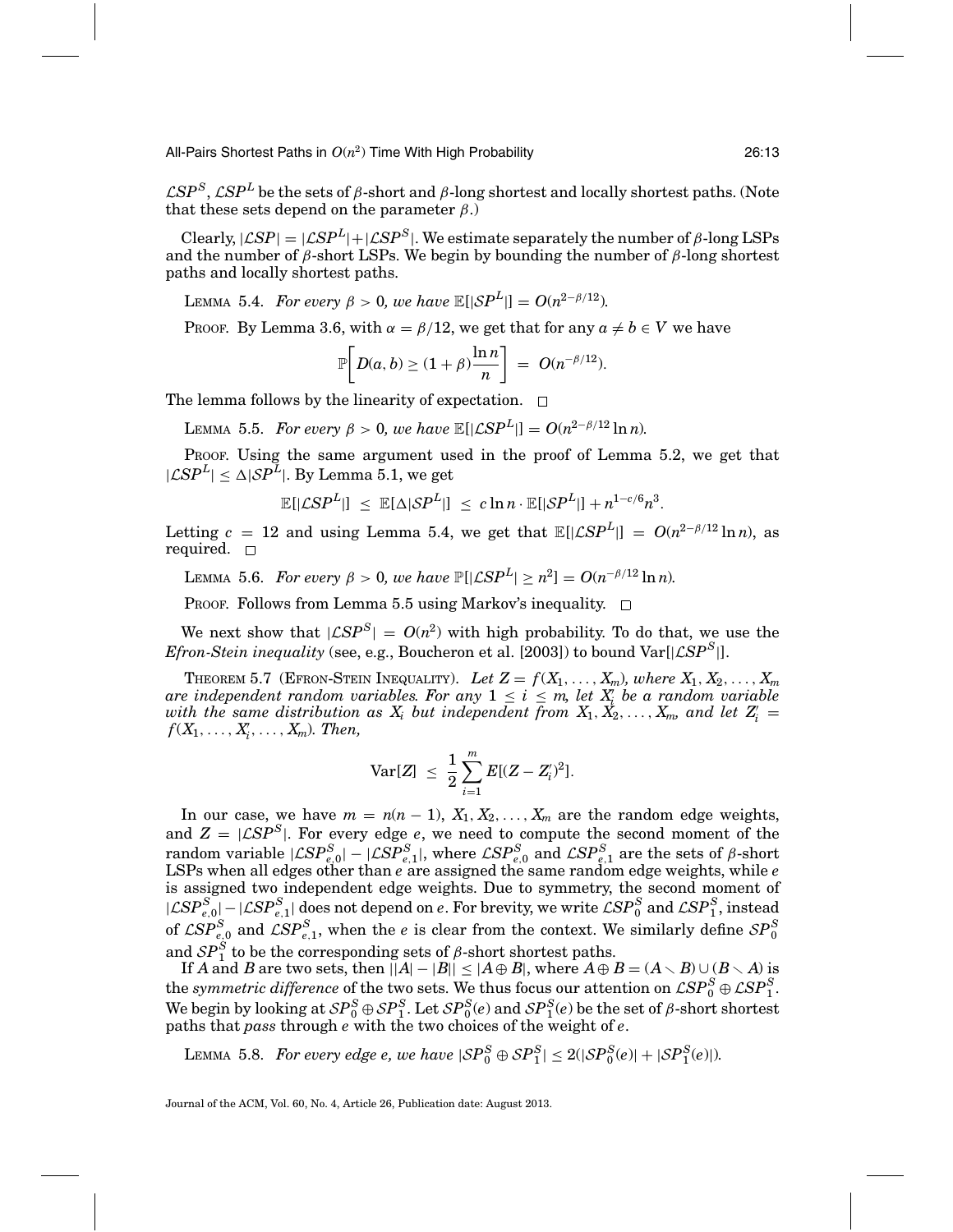PROOF. Let  $c_0(e)$  and  $c_1(e)$  be the two costs of *e*. Suppose at first that  $c_0(e) < c_1(e)$ . A β-short shortest path that stops being β-short shortest path when the cost of *e* is  $\frac{1}{2}$  increased from  $c_0(e)$  to  $c_1(e)$  must pass through  $e$ . Thus,  $\mathcal{SP}_0^S \setminus \mathcal{SP}_1^S \subseteq \mathcal{SP}_0^S(e)$  and hence  $|SP_0^S \setminus SP_0^S| \le |SP_0^S(e)|$ . The only paths in  $SP_1^S \setminus SP_0^S$  are paths that replace paths  $S P_0^S \setminus \mathcal{SP}_1^S$ . Thus, we also have  $|\mathcal{SP}_1^S \setminus \mathcal{SP}_0^S| \leq |\mathcal{SP}_0^S(e)|$ . Under the assumption  $c_0(e) < c_1(e)$ , we thus get  $|{\cal SP}_0^S \oplus {\cal SP}_1^S| \leq 2|{\cal SP}_0^S(e)|$ . If  $c_0(e) > c_1(e)$ , we similarly get that  $|SP_0^S \oplus SP_1^S| \leq 2|SP_1^S(e)|$ . In both cases, we have  $|SP_0^S \oplus SP_1^S| \leq 2(|SP_0^S(e)|+|SP_1^S(e)|)$ .

We next estimate  $|SP_0^S(e)|$  and  $|SP_1^S(e)|$ . As they both have the same distribution, we omit the subscript.

LEMMA 5.9. *For every*  $β > 0$ *, we have*  $\mathbb{P}[|SP^S(e)| > 0] = O(\frac{\ln n}{n})$ *.* 

Proof. The set  $SP^{S}(e)$  is nonempty only if *e* is a shortest path between its endpoints, which, by Lemma 3.5, only happens with probability  $\frac{\ln n}{n} + O(\frac{1}{n})$ .

Our next goal is to show that  $|SP^S(e)| = O(n^{1+\beta})$ , with high probability, for any  $\beta' > \beta$ .

LEMMA 5.10. *For every*  $\beta > 0$  *and every*  $\beta' > \beta$ *, we have*  $\mathbb{P}[|SP^S(e)| > n^{1+\beta'}] = O(n^{-c})$ *, for every c*  $> 0$ *.* 

PROOF. Let  $e = a \rightarrow b$  be a fixed edge. Let C be the set of pairs  $(u, v)$  such that  $u \rightarrow a \rightarrow b \rightarrow v$  is a shortest path of length at most  $\frac{(1+\beta)\ln n}{n}$ . Clearly  $|\mathcal{S}P^{S}(e)| = |C|$ . For a fixed integer *r*, and  $1 \le i \le r$ , let

$$
A_i = \left\{ u \in V \middle| D(u, a) \leq \frac{i(1+\beta)}{r} \frac{\ln n}{n} \right\}, \quad B_i = \left\{ v \in V \middle| D(b, v) \leq \frac{i(1+\beta)}{r} \frac{\ln n}{n} \right\}
$$

be the sets of vertices of distances at most  $\frac{i(1+\beta)}{r} \frac{\ln n}{n}$  to *a* and from *b*, respectively. Note that  $B_i = Ball(b, \frac{i(1+\beta)}{r} \frac{\ln n}{n})$  while  $A_i = Ball(a, \frac{i(1+\beta)}{r} \frac{\ln n}{n})$ , in the graph in which all edge directions are reversed. Clearly

$$
C\ \subseteq\ \bigcup_{i=1}^r A_i\times B_{r+1-i}.
$$

By Corollary 3.9, we have  $|A_i|, |B_i| \leq n^{(1+\beta)i/r + \epsilon},$  for every  $i$  , with a probability of at least  $1 - O(rn^{-c})$ , for every  $c > 0$ . It thus follows that  $|C| \leq rn^{(1+\beta)(1+1/r)+2\epsilon}$ , again with this very high probability. Letting  $r$  sufficiently large and  $\epsilon$  sufficiently small, we obtain the lemma.  $\square$ 

Lemmas 5.9 and 5.10 allow us to bound  $\mathbb{E}[|SP^S(e)|^2]$ .

LEMMA 5.11. *For every*  $\beta > 0$ , and every  $\beta' > \beta$ , we have  $\mathbb{E}[|SP^S(e)|^2] =$  $O(n^{2(1+\beta')-1}\ln n)$ .

PROOF. For succinctness, let  $X = |\mathcal{SP}^S(e)|$  and  $a = n^{1+\beta'}$ . We always have  $X^2 \leq n^4$ . Using Lemma 5.10 with  $c = 4$ , we have

$$
\mathbb{E}[X^2] \leq \mathbb{P}[0 < X \leq a] \cdot a^2 + \mathbb{P}[X > a] \cdot n^4
$$
\n
$$
= O\left(\frac{\ln n}{n} \cdot n^{2(1+\beta')} + n^{-4} \cdot n^4\right)
$$
\n
$$
= O\left(n^{2(1+\beta')-1} \ln n\right) \quad \Box
$$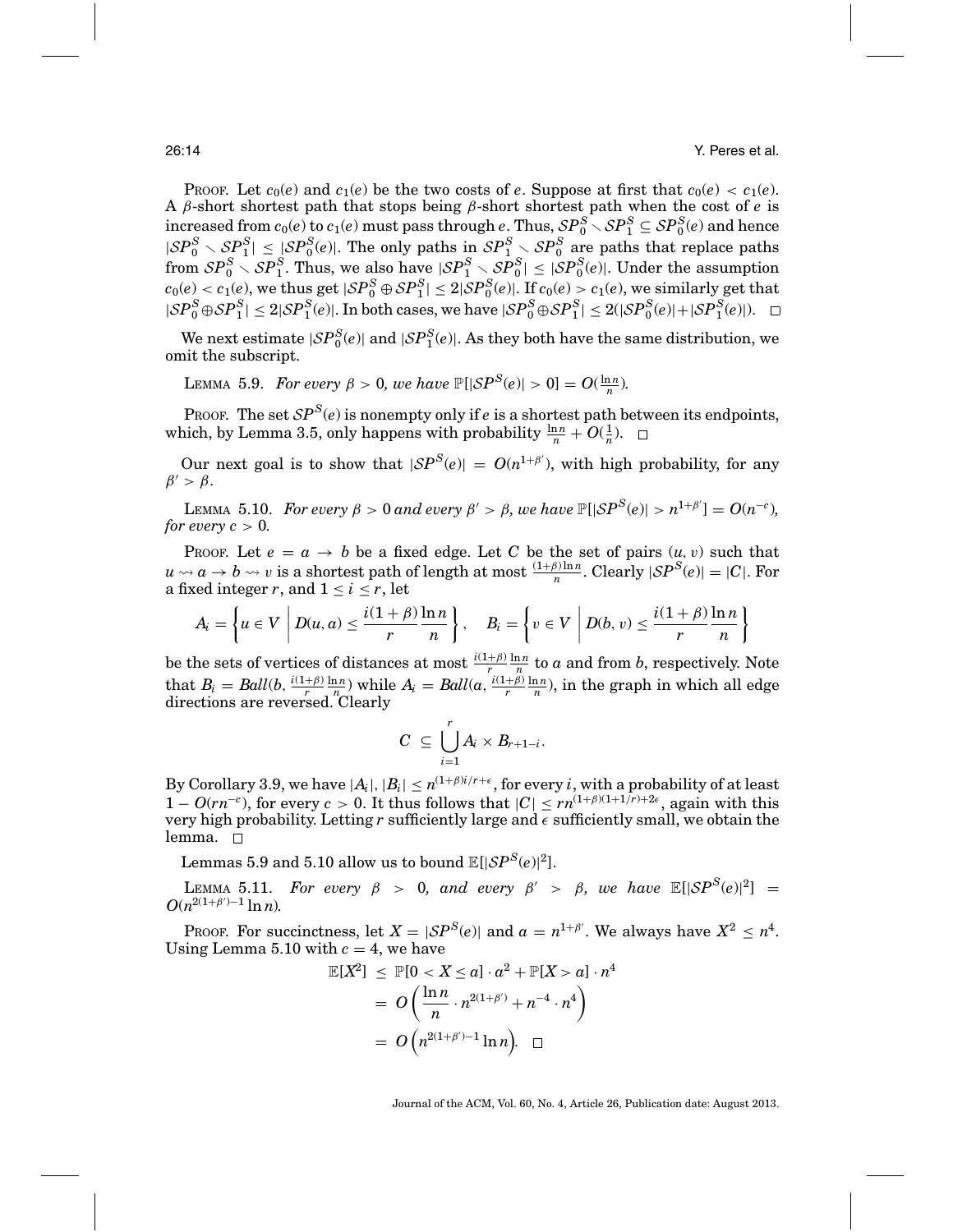All-Pairs Shortest Paths in *O*(*n*2) Time With High Probability 26:15

We can finally get back to estimating  $\mathcal{L}SP_0^S\oplus\mathcal{L}SP_1^S$ . Let  $\Delta_0$  and  $\Delta_1$  be the maximum outdegrees in the essential graph, that is, the subgraph composed of the edges that are shortest paths, under the two independent choices of the weight of  $e$ . Let  $\Delta =$  $\max\{\Delta_0, \Delta_1\}$ . By Lemma 5.1, we have  $\mathbb{P}[\Delta > c \ln n] = O(n^{1-c/6})$ , for every  $c > 6$ .

LEMMA 5.12. *For every*  $\beta > 0$ , we have  $|\mathcal{L}SP_0^S \oplus \mathcal{L}SP_1^S| \leq 2\Delta \cdot |SP_0^S \oplus SP_1^S|$ .

PROOF. Suppose that  $\pi \in \mathcal{LSP}_0^S \setminus \mathcal{LSP}_1^S$ . Then, either  $l[\pi] \in \mathcal{SP}_0^S \setminus \mathcal{SP}_1^S$  or  $r[\pi] \in \mathcal{S}$  $\mathcal{SP}_0^S\smallsetminus\mathcal{SP}_1^S.$  Each shortest path in  $\mathcal{SP}_0^S$  has at most  $\Delta_0$  pre-extensions and at most  $\Delta_0$  $\text{post-extensions that are locally shortest paths. Thus, \newline |\mathcal{LSP}^S_0 \smallsetminus \mathcal{LSP}^S_1| \leq 2\Delta_0|\mathcal{SP}^S_0 \smallsetminus \mathcal{SP}^S_1|.$  $|\mathcal{L}SP_{1}^{S} \setminus \mathcal{L}SP_{0}^{S}| \leq 2\Delta_{1}|\mathcal{SP}_{1}^{S} \setminus \mathcal{SP}_{0}^{S}|,$  and the lemma follows.

LEMMA 5.13. *For every*  $\beta > 0$ , every  $\beta' > \beta$ , and every edge e we have

$$
\mathbb{E}[||\mathcal{L}SP_1^S| - |\mathcal{L}SP_0^S||^2] = O(n^{2(1+\beta)-1}\ln^3 n).
$$

PROOF. By Lemmas 5.8 and 5.12, we have

$$
\begin{aligned} \left| |\mathcal{L}SP_{1}^{S}| - |\mathcal{L}SP_{0}^{S}| \right|^{2} &\leq \left| \mathcal{L}SP_{0}^{S} \oplus \mathcal{L}SP_{1}^{S} \right|^{2} \leq 4\Delta^{2} \left| SP_{0}^{S} \oplus SP_{1}^{S} \right|^{2} \\ &\leq 16\Delta^{2} \big( \left| SP_{0}^{S}(e) \right| + \left| SP_{1}^{S}(e) \right| \big)^{2} \leq 32\Delta^{2} (\left| SP_{0}^{S}(e) \right|^{2} + \left| SP_{1}^{S}(e) \right|^{2}). \end{aligned}
$$

Since both  $|SP_0^S(e)|, |SP_1^S(e)| \leq n^2$ , from Lemma 5.1 with  $c = 24$ , we have

$$
\mathbb{E}[||\mathcal{L}SP_1^S| - |\mathcal{L}SP_0^S||^2] \leq O(\ln^2 n \cdot \mathbb{E}[|SP^S(e)|^2] + \mathbb{P}[\Delta > 24 \ln n] \cdot n^4) = O(\ln^2 n \cdot \mathbb{E}[|SP^S(e)|^2] + n^{-3} \cdot n^4).
$$

The claim now follows from Lemma 5.11.  $\Box$ 

Using the Efron-Stein inequality (Theorem 5.7), we get the following.

LEMMA 5.14. For every  $\beta > 0$  and every  $\beta' > \beta$ , we have  $\text{Var}[|\mathcal{L}SP^S|] =$  $O(n^{2(1+\beta')+1}\ln^3 n)$ .

THEOREM 5.15. *There is a constant c such that*  $\mathbb{P}[\vert \mathcal{L}SP \vert \geq cn^2] = O(n^{-1/26})$ *.* 

Proof. Let  $\beta = \frac{12}{25}$ . By Lemma 5.6, we get that

$$
\mathbb{P}[|\mathcal{L}SP^L| \ge n^2] = O(n^{-\beta/12}\ln n) = O(n^{-1/25}\ln n). \tag{7}
$$

Let  $\beta' = \beta + \epsilon$ , where  $\epsilon > 0$  is tiny. By Lemma 5.14, we get that

$$
Var[|\mathcal{L}SP^S|] = O(n^{2(1+\beta')+1}\ln^3 n) = O(n^{99/25+2\epsilon}\ln^3 n) = O(n^{99/25+3\epsilon}).
$$

By Theorem 4.3, we have  $\mathbb{E}[|\mathcal{L}SP|] = \Theta(n^2)$ . By Lemma 5.5, we have  $\mathbb{E}[|\mathcal{L}SP^L| = o(n^2)$ .  $\text{As } \mathbb{E}[|\mathcal{L}SP|] = \mathbb{E}[|\mathcal{L}SP^S|] + \mathbb{E}[|\mathcal{L}SP^L|], \text{ we get that } \mathbb{E}[|\mathcal{L}SP^S|] = \Theta(n^2).$ 

By Chebyshev's inequality (see, e.g., Mitzenmacher and Upfal [2005]), for every random variable *X*, we have

$$
\mathbb{P}[X \geq 2\mathbb{E}[X]] \leq \mathbb{P}[|X - \mathbb{E}[X]| \geq \mathbb{E}[X]] \leq \frac{\text{Var}[X]}{\mathbb{E}[X]^2}.
$$

For  $X = |CSP^S|$ , and using the facts that  $\mathbb{E}[|CSP^S|] = \Theta(n^2)$  and  $\text{Var}[|CSP^S|] = O(n^{99/25+3\epsilon})$ , we thus get

$$
\mathbb{P}[|\mathcal{L}SP^S| \ge 2\mathbb{E}[|\mathcal{L}SP^S|]] \le \frac{\text{Var}[|\mathcal{L}SP^S|]}{\mathbb{E}[|\mathcal{L}SP^S|]^2} = O(n^{-1/25+3\epsilon}).\tag{8}
$$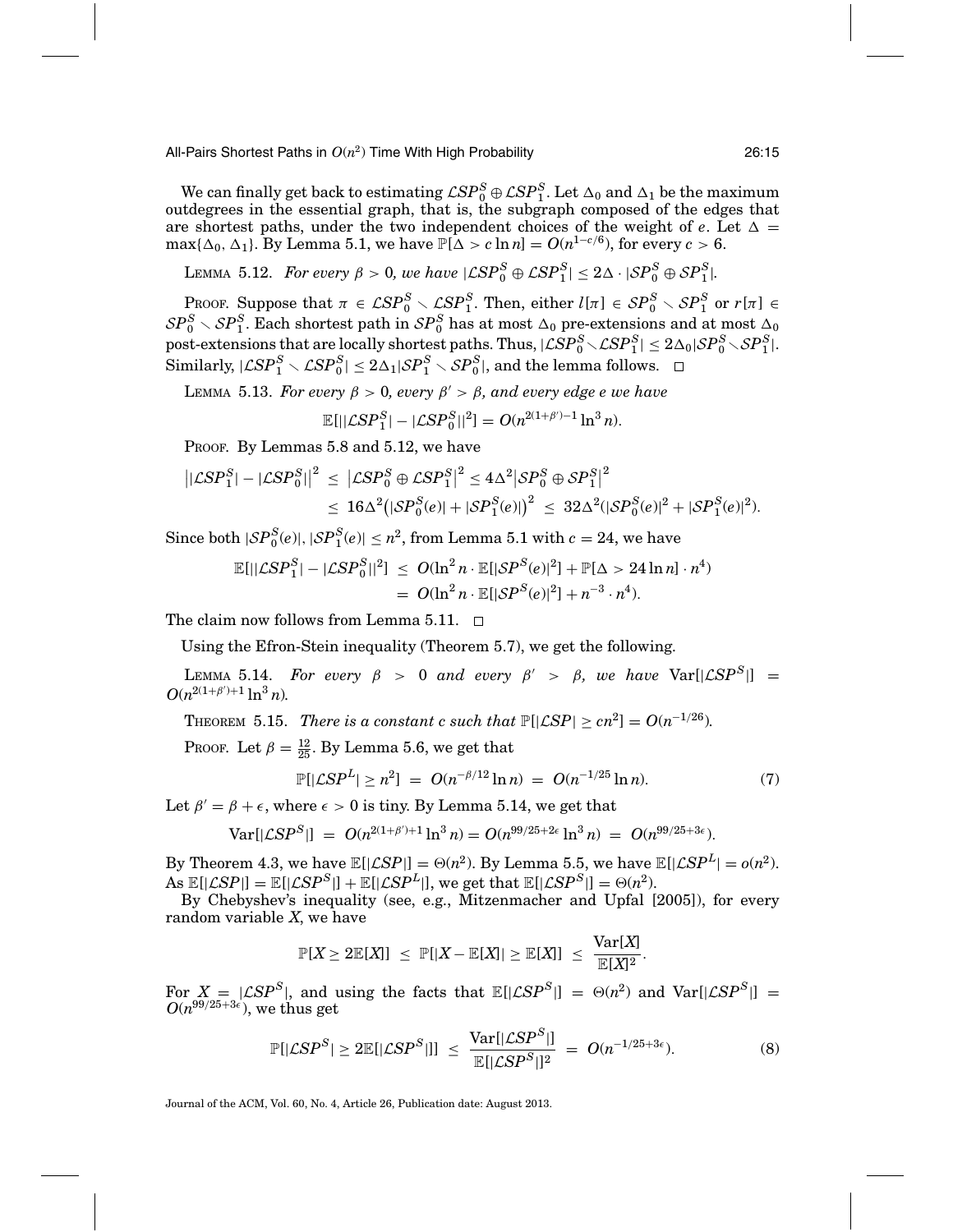As  $|\mathcal{L}SP| = |\mathcal{L}SP^S| + |\mathcal{L}SP^L|$ , combining (7) and (8) and choosing  $\epsilon$  small enough, we get the claim of the theorem.  $\square$ 

We believe that, for every  $a > 0$ , there exists *c* such that  $\mathbb{P} \left[ |\mathcal{L}SP| \geq cn^2 \right] = O(n^{-a}).$ Proving, or disproving, this claim would require new techniques.

## **6. AN <sup>O</sup>(N2)-TIME IMPLEMENTATION**

In this section, we describe an implementation of the algorithm of Section 2.1 (and Appendix A) that runs in  $O(n^2)$  time in expectation and with high probability. This is done using a simple observation of Dinic [1978] and a simple bucket-based priority queue implementation that goes back to Dial 1969].

Let  $\delta = \min_{(u,v)\in E} c(u,v)$  be the minimal edge weight in the graph. We claim that algorithm apsp of Section 2.1 remains correct if instead of requiring that the pair  $(u, v)$  extracted from the heap *Q* is a pair with minimal  $dist(u, v)$ , we only require that  $dist(u, v) < dist(u', v') + \delta$  for every other pair  $(u', v')$  in *Q*. The proof is a simple modification of the proof of Theorem 2.2 given in Appendix A. This observation, in the context of Dijkstra's algorithm, dates back to Dinic [1978]. Along with many more ideas, this observation forms the basis for the linear *worst-case* time single-source shortest paths algorithm for undirected graphs obtained by Thorup [1999]. It is also used by Hagerup [2006] to obtain a simple linear expected time algorithm for single source shortest paths, simplifying results of Meyer [2003] and Goldberg [2008].

In our setting, edge weights are drawn independently and uniformly at random from [0, 1]. The probability that the minimal edge weight is smaller than  $n^{-2.5}$  is clearly at most  $n^{-0.5}$ . If this unlikely event happens, we simply use an  $O(n^2 \log n)$  time implementation based on Fibonacci heaps. This only contributes  $o(n^2)$  to the expected running time of the algorithm.

We assume now that  $\delta \geq n^{-2.5}$ . For every  $u, v \in V$ , we let  $dist'(u, v) = \lfloor dist(u, v)/\delta \rfloor$ and use  $dist'(u, v)$ , instead of  $dist(u, v)$ , as the key of  $(u, v)$  in  $Q$ .

We implement the heap *Q* as follows. (There are many possible variants. We describe the one that seems to be the most natural.) We use  $L = n^2$  buckets  $B_1, B_2, \ldots, B_L$ . Bucket  $B_i$ , for  $i < L$ , is a linked list holding pairs  $(u, v)$  for which  $dist'(u, v) = i$ . Bucket  $B_L$  is a special *leftover* bucket that holds all pairs  $(u, v)$  for which  $dist'(u, v) \geq L$ . It is again implemented as a linked list. We also maintain the index *k* of the bucket from which the last minimal pair was extracted.

The implementation of a heap-insert operation is trivial. To insert a pair  $(u, v)$  into  $Q$ , we simply add  $(u, v)$  to  $B_i$ , where  $i = \min\{dist'(u, v), L\}$ .

A decrease-key operation is also simple. We simply remove  $(u, v)$  from its current bucket and move it to the appropriate bucket. (Each pair has a pointer to its position in its current bucket, so these operations take constant time.)

An extract-min operation is implemented as follows. We sequentially scan the buckets, starting from  $B_k$ , until we find the first nonempty bucket. If the index of this bucket is less than *L*, we return an arbitrary element from this bucket and update *k* if necessary. If the first nonempty bucket is  $B<sub>L</sub>$ , the leftover bucket, we insert all the elements currently in  $B_L$  into a comparison-based heap and use it to process all subsequent heap operations. (We show here that in our setting, we would very rarely encounter this case.)

This implementation of the extract-min operation is correct as the priority queue that we need to maintain is *monotone*, in the sense that the minimal key contained in the priority queue never decreases. This follows immediately from then fact that keys of new pairs inserted into *Q*, or decreased keys of existing pairs in *Q* are always larger than the key of the last extracted pair.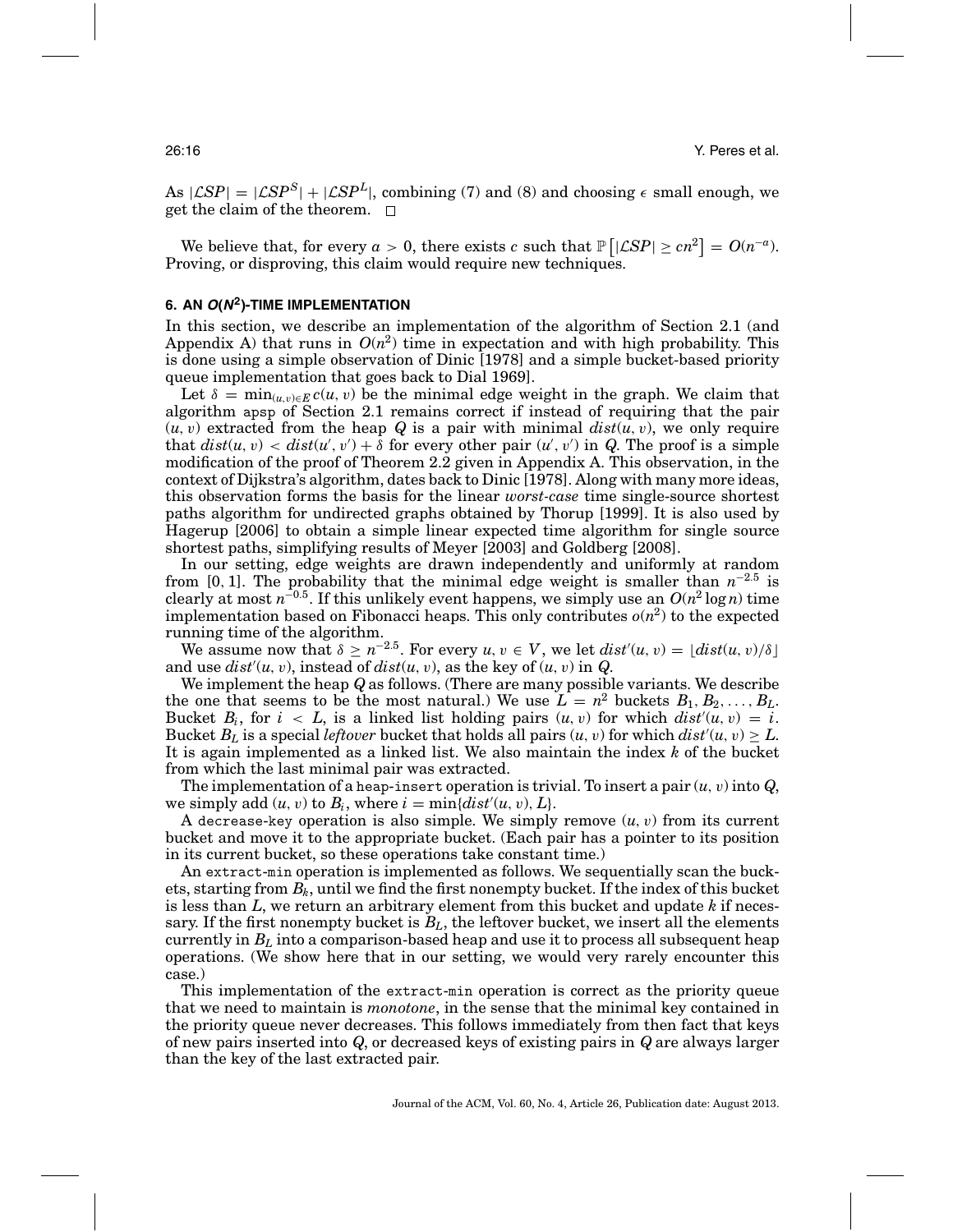All-Pairs Shortest Paths in  $O(n^2)$  Time With High Probability  $26:17$ 

The total time spent on implementing all heap operations, until all buckets  $B_1, \ldots, B_{L-1}$  are empty, is clearly  $O(N+L)$ , where *N* is the number of heap operations performed. By Theorem 2.2, we have  $N = O(|\mathcal{L}SP| + n^2)$ . By Theorem 4.3, we have  $\mathbb{E}[|\mathcal{L}SP|] = O(n^2)$ . By Theorem 5.15, there is constant *c* such that  $\mathbb{P}[|\mathcal{L}SP| \ge$  $cn^2$ ] =  $O(n^{-1/60})$ . As  $L = n^2$ , the number of operations here is  $O(n^2)$ , both in expectation and with high probability.

All that remains, therefore, is to show that the probability that *BL* will be the only nonempty bucket is tiny. Note that this happens if and only if there is a pair  $u, v \in V$ for which  $D(u, v) \geq L\delta \geq n^{-0.5}$ . By Lemma 3.4, this probability is  $O(n^{-c})$  for every  $c > 0$ . If this extremely unlikely event happens, the running time is only increased to  $O(n^2 \log n)$ , which has a negligible effect on the expected running time of the whole algorithm. We have thus obtained the following theorem.

THEOREM 6.1. *The expected running time of algorithm* apsp*, when implemented using a bucket-based priority queue, and when run on a complete directed graph with edge weights selected uniformly at random from* [0, 1] *is O*(*n*2)*. Furthermore, there is a constant c* > 0 *such that the probability that the running time of the algorithm exceeds*  $cn^2$  *is*  $O(n^{-1/60})$ .

#### **7. POLYLOGARITHMIC UPDATE TIMES**

In this section, we consider the expected time needed to update all shortest paths following a *random edge update*, that is, an update operation that chooses a random edge *e* of the complete directed graph, uniformly at random, and assigns it a new random weight, independent of all previous weights chosen, drawn uniformly at random from [0, 1].

Recall that <sup>S</sup>*P*<sup>−</sup> and <sup>L</sup>*SP*<sup>−</sup> are the sets of shortest and locally shortest paths destroyed by an update operation, and that  $SP^+$  and  $LSP^+$  are the sets of shortest and locally shortest paths that are created (or recreated) by an update operation. More specifically, we have

$$
SP^{-} = SP_{0}(e) \cup (SP_{0} \setminus SP_{1}),
$$
  
\n
$$
SP^{+} = SP_{1}(e) \cup (SP_{1} \setminus SP_{0}),
$$
  
\n
$$
CSP^{-} = CSP_{0}(e) \cup (CSP_{0} \setminus CSP_{1}),
$$
  
\n
$$
CSP^{+} = CSP_{1}(e) \cup (CSP_{1} \setminus CSP_{0}),
$$

where, as in Section 5,  $\mathcal{SP}_0$  and  $\mathcal{SP}_1$  are the sets of shortest paths before and after the update of *e*, and  $SP_0(e)$  and  $SP_1(e)$  are the sets of shortest paths, before and after the update, that pass through *e*. The sets  $\mathcal{LSP}_0$ ,  $\mathcal{LSP}_1$ ,  $\mathcal{LSP}_0(e)$ , and  $\mathcal{LSP}_1(e)$ , are the corresponding sets of locally shortest paths.

Our main goal is to bound the expected sizes of the sets <sup>S</sup>*P*<sup>−</sup>, <sup>S</sup>*P*<sup>+</sup>, <sup>L</sup>*SP*<sup>−</sup>, and  $\mathcal{L}SP<sup>+</sup>$ . This, in conjunction with Theorem 2.3, would supply an upper bound on the expected update time. By symmetry, it is easy to see that  $\mathbb{E}[|SP^-|] = \mathbb{E}[|SP^+|]$  and  $\mathbb{E}[|\mathcal{L}SP^-|] = \mathbb{E}[|\mathcal{L}SP^+|]$ . We can thus concentrate on estimating  $\mathbb{E}[|SP^-|]$  and  $\mathbb{E}[|\mathcal{L}SP^-|]$ .

Let *e* be the random edge updated by a random edge update operation. For every  $u, v \in V$ , let  $\pi_0[u, v]$  and  $\pi_1[u, v]$  be the shortest path from *u* to *v* before and after the update. Let  $B_i = \{(u, v) \mid e \in \pi_i[u, v]\}$ , for  $i \in \{0, 1\}$ , be the set of pairs of vertices connected, before and after the update, by a shortest path passing through *e*. (Note that  $|B_i| = |SP_i(e)|$ , for  $i \in \{0, 1\}$ .) It is easy to see that  $\pi_0[u, v] \in SP^-$  if and only if  $e \in \pi_0[u, v]$  or  $e \in \pi_1[u, v]$ . Thus,  $SP^- = \{\pi_0[u, v] \mid (u, v) \in B_0 \cup B_1\}$  and similarly  $SP^+ = \{\pi_1[u, v] \mid (u, v) \in B_0 \cup B_1\}$ . In particular  $|SP^-| = |SP^+|$ . More importantly,

$$
|\mathcal{S}P^-| \leq |\mathcal{S}P_0(e)| + |\mathcal{S}P_1(e)|.
$$

To bound  $\mathbb{E}[|SP^-|] = \mathbb{E}[|SP^+|]$ , it is thus enough to bound  $\mathbb{E}[|SP_0(e)|] = \mathbb{E}[|SP_1(e)|]$ .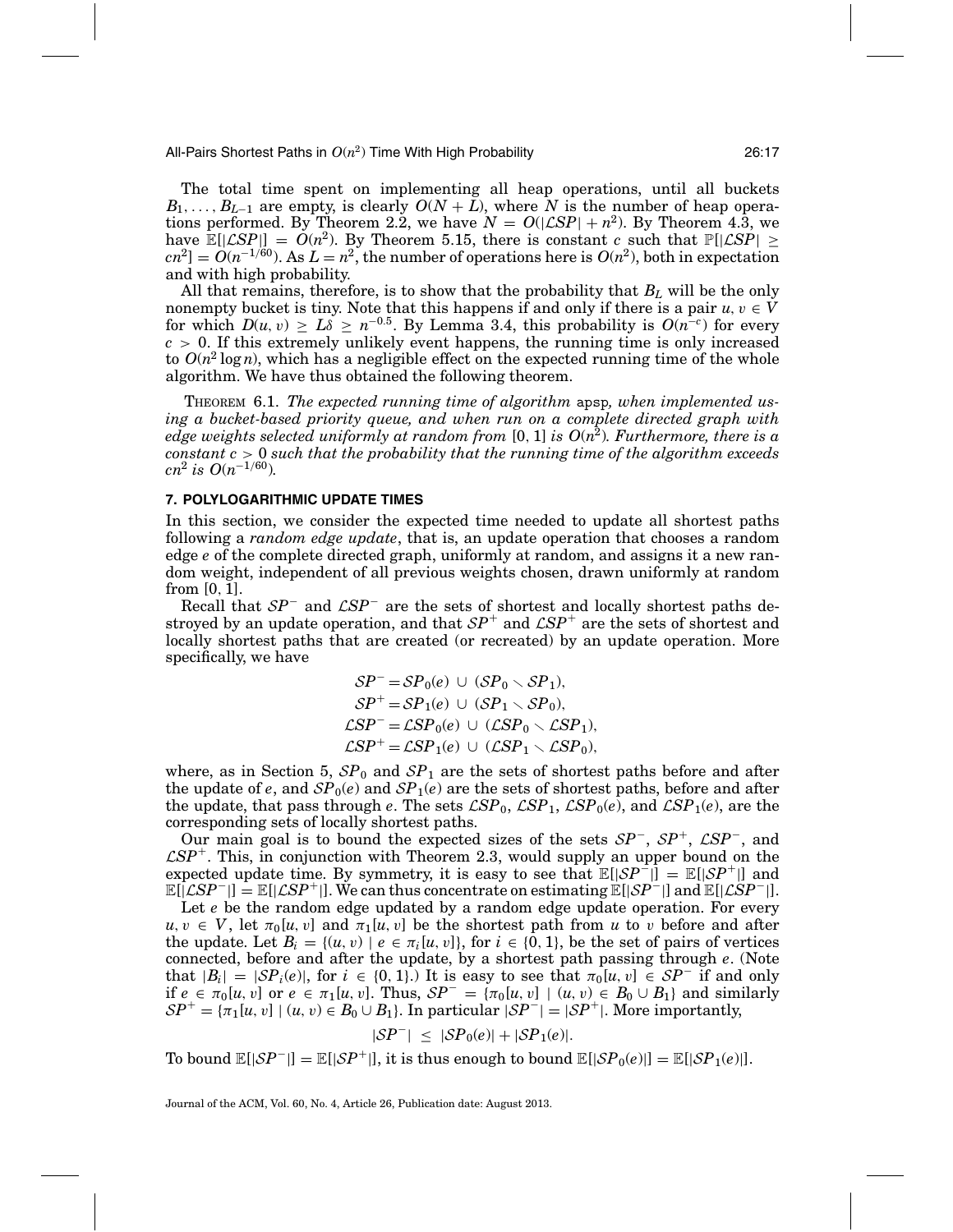LEMMA 7.1. *The expected number of edges on a shortest path between two random vertices is*  $(1 + o(1)) \ln n$ .

PROOF. When edge weights are exponential, the expected number of edges on a shortest path between two random vertices is exactly equal to the average depth of a vertex in a random recursive tree of size *n*. (See, e.g., Janson [1999].) It is known that this average depth is  $(1+o(1)) \ln n$  [Moon 1974]. The same asymptotic result holds also under the uniform distribution. (See Section 2 of Janson [1999].)  $\Box$ 

LEMMA 7.2. *The expected number of shortest paths that pass through a random edge e*  $is (1 + o(1)) \ln n$ .

**PROOF.** For every  $u, v \in V$ , let  $\pi[u, v]$  be the shortest path from  $u$  to  $v$ , and let  $|\pi[u, v]|$ be the number of edges on it. For every edge *e* of the complete graph, let S*P*(*e*) be the set of shortest paths that pass through *e*. By symmetry, we have

$$
\mathbb{E}[|SP(e)|] = E\bigg[\frac{1}{n(n-1)}\sum_{e'}|SP(e')|\bigg] = E\bigg[\frac{1}{n(n-1)}\sum_{u\neq v}|\pi[u,v]|\bigg] = \mathbb{E}[|\pi[u,v]||].
$$

By Lemma 7.1, we get that  $\mathbb{E}[|\mathcal{SP}(e)|] = (1 + o(1)) \ln n$ .  $\Box$ 

THEOREM 7.3. *Following a random edge update, we have*  $\mathbb{E}[|SP^-|] = \mathbb{E}[|SP^+|]$  <  $(2 + o(1)) \ln n$ .

Let  $\Delta$  be the maximal degree of the essential graph  $G^* = (V, E^*)$  defined in the previous section. Lemma 5.1 says that with high probability  $\Delta = O(\log n)$ .

**THEOREM** 7.4. *Following a random edge update, we have*  $\mathbb{E}[|\mathcal{L}SP^-|] = \mathbb{E}[|\mathcal{L}SP^+|] =$  $O(\log^2 n)$ .

PROOF. Clearly,  $\pi \in \mathcal{L}SP^-$  if and only if  $l[\pi] \in SP^-$  or  $r[\pi] \in SP^-$ . Each shortest path has at most  $2\Delta$  LSP extensions. Thus,  $|\mathcal{L}SP^{-}| \leq 2\Delta \cdot |\mathcal{S}P^{-}|$ . By Lemma 5.1, we have  $\mathbb{P}[\Delta > 24 \ln n] = O(n^{-3})$ . As  $|\mathcal{L}SP|$  is always at most  $n^3$ , we get  $\mathbb{E}[|\mathcal{L}SP^{-}|] \le$ 48 ln *n* ·  $\mathbb{E}[|SP^-|] + n^{-3} \cdot n^3 = O(\log^2 n)$ . □

We believe that the  $O(\log^2 n)$  bound in Theorem 7.4 can be improved, possibly to *O*(log *n*), and leave it as an open problem.

THEOREM 7.5. *The expected running time of a random edge update, when a Fibonacci heap is used to implement the global heap, and simple linked lists are used to implement the local heaps, is*  $O(\log^2 n)$ *.* 

# **8. CONCLUDING REMARKS**

We presented an algorithm that solves the APSP problem on complete directed graphs with random edges weights in  $O(n^2)$  time with high probability. The expected running time of the algorithm is also  $O(n^2)$ . This solves an open problem of Frieze and McDiarmid [1997].

We also presented a dynamic algorithm that performs random edge updates in  $O(\log^2 n)$  expected time. It is an interesting open problem whether this can be improved to  $O(\log n)$ .

Our results also hold in the directed  $G(n, p)$  model in which each edge is selected with probability p, where  $p \gg (\ln n)/n$ . Selected edges are again assigned independent, uniformly distributed, weights. Similarly, it is easy to see that our results apply when edge weights are integers chosen uniformly at random from, say, {1, 2,..., *n*}, where *n* is the number of vertices.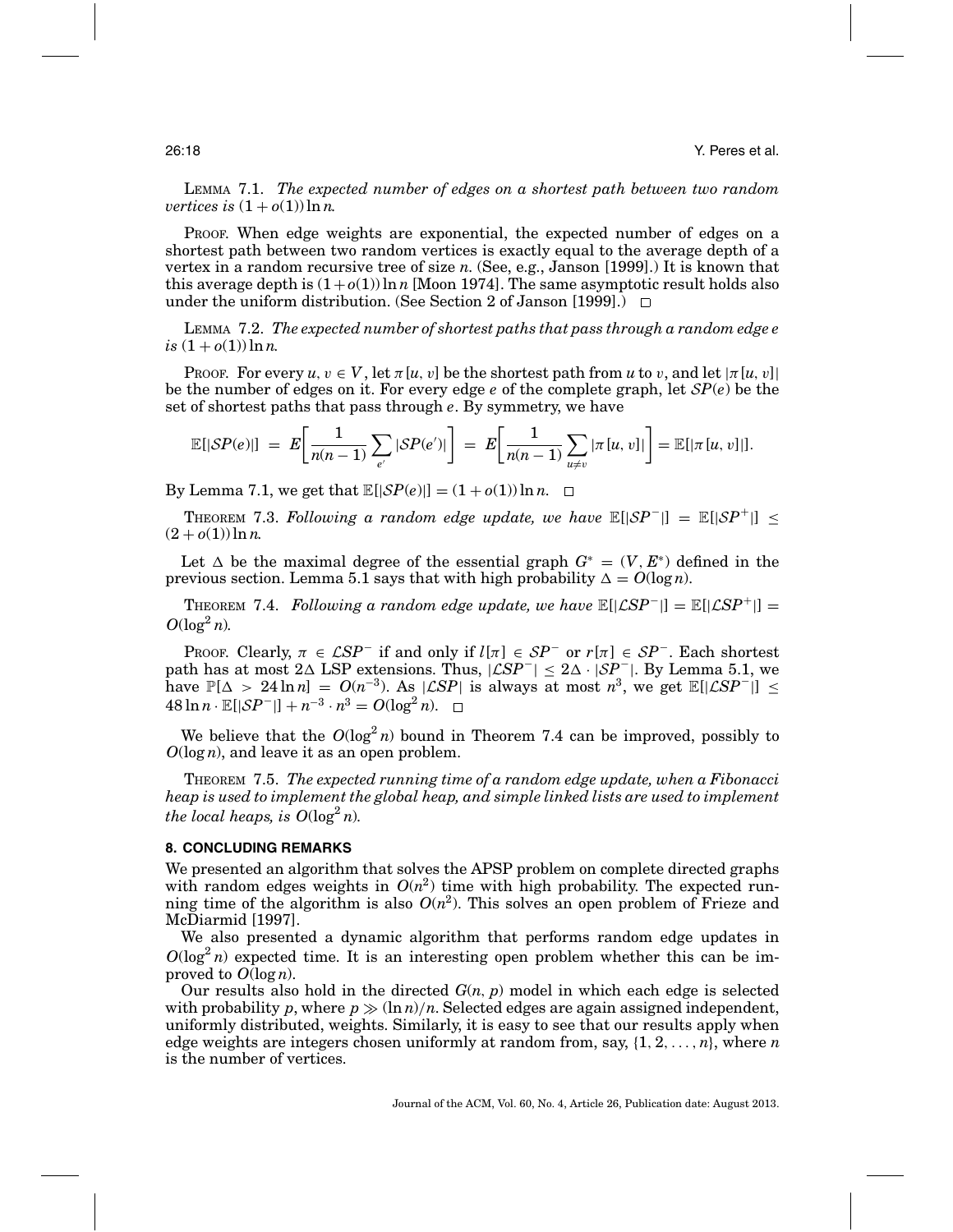

Fig. A.1. A static version of the APSP algorithm of Demetrescu and Italiano [2004, 2006].

# **APPENDIXES**

# **A. THE STATIC ALGORITHM – COMPLETE DESCRIPTION**

In this section, we give a full description, and a correctness proof, of the static version of the Demetrescu and Italiano [2004, 2006] used in this article. Pseudocode of the algorithm, called apsp, is given in Figure A.1. The input to the algorithm is a weighted directed graph  $G = (V, E, c)$ , where  $c : E \to (0, \infty)$  assigns positive weights (or costs) to the edges of the graph. The algorithm in Figure A.1 works correctly only under the assumption that all shortest paths are *unique*. Under essentially all probabilistic models considered in this article, this assumption holds with probability 1. Algorithm apsp is also interesting, however, in nonprobabilistic settings. For a simple way of dispensing with the uniqueness assumption, without increasing the running time of the algorithm by more than a constant factor, see Demetrescu and Italiano [2004].

We next prove Theorem 2.2 of Section 2, which we repeat for the convenience of the reader.

THEOREM 2.2. *If all edge weights are positive and all shortest paths are unique, then algorithm* apsp *correctly finds all the shortest paths in the graph. Algorithm* apsp *runs*  $\int$ *in*  $O(n^2 \cdot (T_{ins}(n^2) + T_{ext}(n^2)) + |\mathcal{L}SP| \cdot T_{dec}(n^2))$  *time, where*  $|\mathcal{L}SP|$  *is the number of LSPs in the graph, and uses only*  $O(n^2)$  *space.* 

PROOF. It is easy to check that each stage during the operation of the algorithm,  $dist[u, v]$  corresponds to some path from  $u$  to  $v$  in the graph and that this path, or an even shorter path, can be traced using the *p* and *q* fields. Thus, the distances returned by the algorithm can never be too small.

It is also easy to check that the keys of the pairs  $(u, v)$  extracted from  $Q$  form a non-decreasing sequence and that a pair  $(u, v)$  removed from  $Q$  is never inserted to  $Q$ again. Thus, the algorithm always terminates.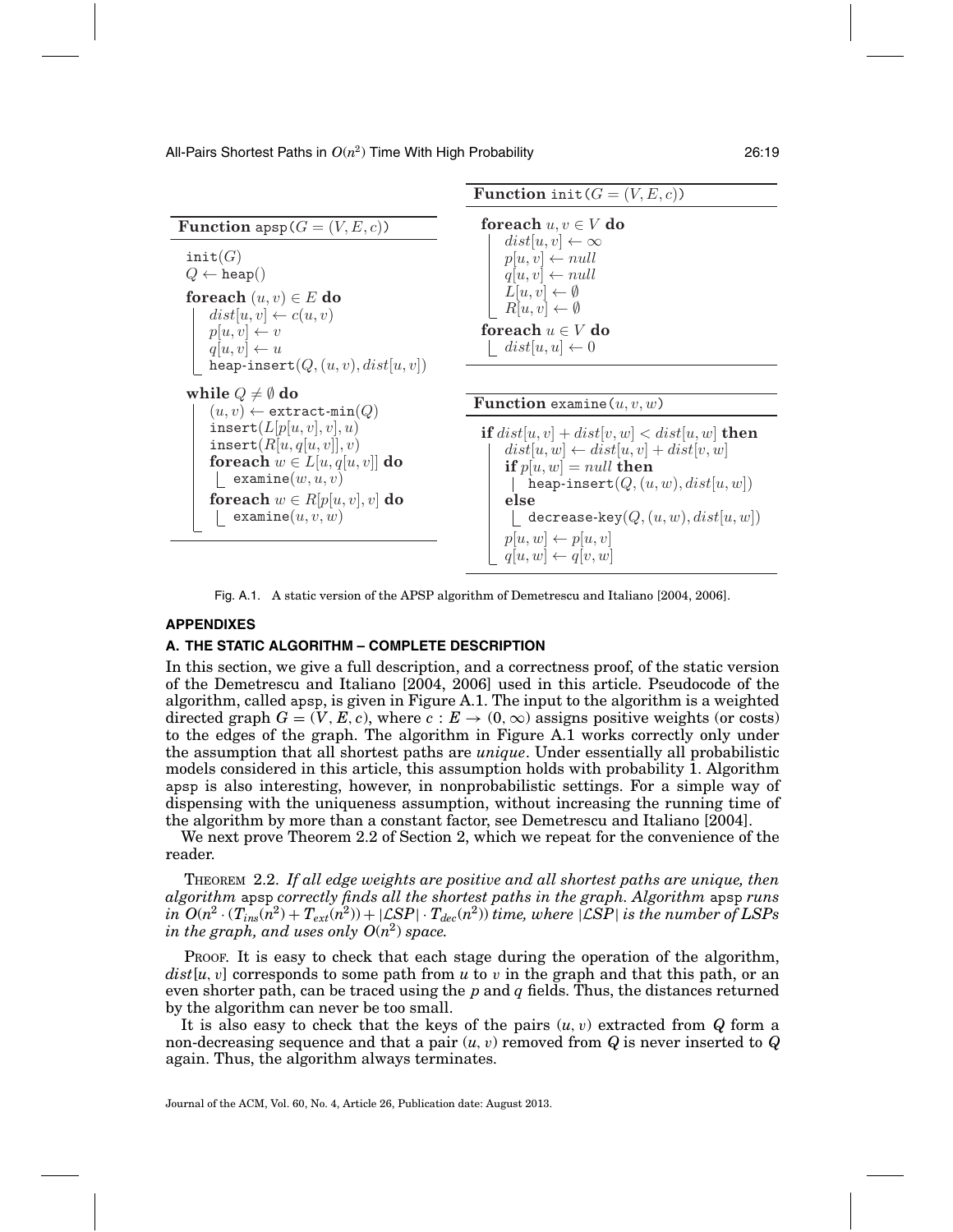Assume, for the sake of contradiction, that the algorithm fails to find a shortest path  $u \rightsquigarrow v$ , for some  $u, v \in V$ . Let  $u \rightsquigarrow v$  be a shortest shortest-path not found by the algorithm. (In other words, if  $u' \leadsto v'$  is shorter than  $u \leadsto v$ , then  $u' \leadsto v'$  is found by the algorithm.)

If  $u \leadsto v$  is simply the edge  $u \to v$ , then we immediately get a contradiction, as the algorithm starts by setting  $dist[u, v]$  to  $c(u, v)$  (and  $p[u, v]$  to v, and  $q[u, v]$  to u), for every  $(u, v) \in E$ . Thus, the algorithm does find the shortest path  $u \leadsto v = u \rightarrow v$ , a contradiction.

Assume, therefore, that  $u \leadsto v = u \rightarrow u' \leadsto v' \rightarrow v$  is composed of at least two edges. (If it is composed of exactly two edges, then  $u' = v'$  .) Clearly  $u \to u' \leadsto v'$  and  $u' \leadsto v' \to v$ are also shortest paths and their length is strictly smaller than the length of  $u \leadsto v,$ as  $c(u, u')$ ,  $c(v', v) > 0$ . Thus, by the our assumptions,  $u \to u' \leadsto v'$  and  $u' \leadsto v' \to v'$ are discovered by the algorithm. When the second of these is discovered, the algorithm examines the path  $u \leadsto v = u \rightarrow u' \leadsto v' \rightarrow v$  and sets  $dist[u, v]$  to its length. Also  $(u, v)$  is added to Q if it is not already there. As there is no shorter path from  $u$  to  $v$ in the graph, the values of  $dist[u, v]$ ,  $p[u, v]$  and  $q[u, v]$  would never be changed again, contradicting the assumption that the algorithm does not find the shortest path from *u* to v.

We next analyze the running time of algorithm. Each pair  $(u, v)$  is inserted and extracted from the priority queue *Q* at most once. The total cost of these operations is  $O(n^2(T_{ins}(n^2)+T_{ext}(n^2)))$ . All paths considered by the algorithm are LSPs. The algorithm examines each LSP exactly once. For each LSP, it performs a constant number of operations followed perhaps by a decrease-key operation. The total cost of all these operations is  $O(|\mathcal{LSP}| T_{dec}(n^2))$ . The complexity of all other operations is negligible.

Finally, to see that the algorithm uses only  $O(n^2)$  space, note that the removal of a pair  $(u, v)$  from the heap  $Q$  causes the insertion of only two elements to lists  $L[u', v']$ and  $R[u', v']$ . As each pair  $(u, v)$  is extracted at most once, the total size of all these lists is  $O(n^2)$ .  $\Box$ 

# **B. THE DYNAMIC ALGORITHM – COMPLETE DESCRIPTION**

As explained, one of the main differences between the static and dynamic algorithms is that the dynamic algorithm explicitly maintains all LSPs in a *path system*, and does not just examine them. Paths are created by the three constructors  $path(v)$ ,  $path(e)$ and path( $\pi_1, \pi_2$ ) given in Figure B.1. path(v) generates a path of length 0 containing the vertex v. path(*e*) generates a path composed of the edge *e*. path( $\pi_1$ ,  $\pi_2$ ) takes two paths  $\pi_1$  and  $\pi_2$  such that  $r[\pi_1] = l[\pi_2]$  and constructs a path  $\pi$  such that  $l[\pi] = \pi_1$ and  $r[\pi] = \pi_2$ . The new path  $\pi$  is composed of the first edge of  $\pi_1$  followed by  $\pi_2$ , or equivalently, by  $\pi_1$  followed by the last edge of  $\pi_2$ .

Every path  $\pi$  has the following fields:

 $l[\pi]$  - A pointer to the path obtained by removing the last edge of  $\pi$ .

 $r[\pi]$  - A pointer to the path obtained by removing the first edge of  $\pi$ .

*start*[ $\pi$ ] - The first vertex on  $\pi$ .

*end*[ $\pi$ ] - The last vertex on  $\pi$ .

 $first[\pi]$  - The first edge on  $\pi$ .

 $last[\pi]$  - The last edge on  $\pi$ .

 $cost[\pi]$  - The total cost (weighted length) of  $\pi$ .

 $sp[\pi]$  - true if and only if  $\pi$  is known to be a shortest path.

 $L[\pi]$  - List of left LSP extensions of  $\pi$ .

 $R[\pi]$  - List of right LSP extensions of  $\pi$ .

 $SL[\pi]$  - List of left shortest path extensions of  $\pi$ .

 $SR[\pi]$  - List of right shortest path extensions of  $\pi$ .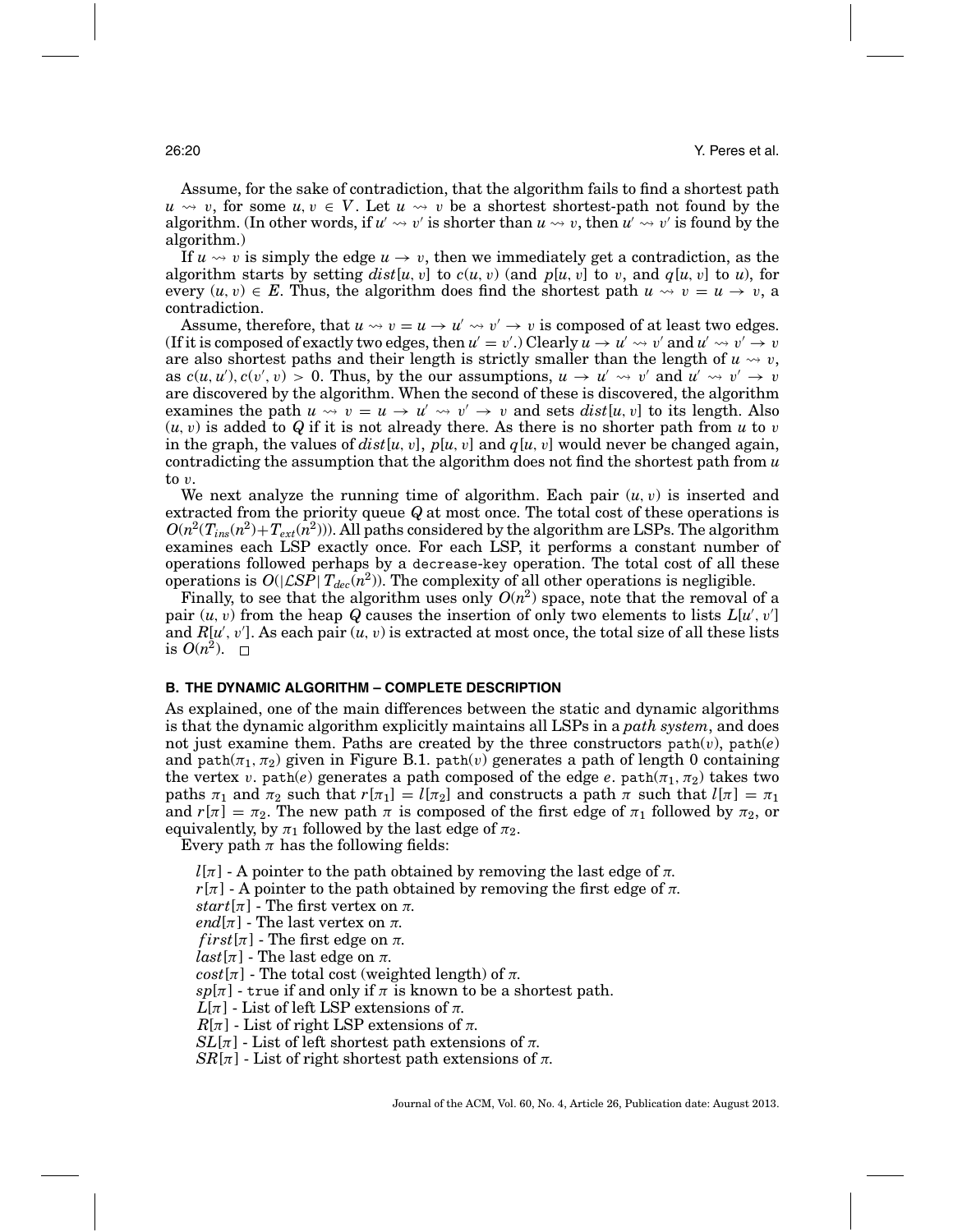|                                         | <b>Function</b> path $(e = (u, v))$     |
|-----------------------------------------|-----------------------------------------|
| <b>Function</b> path $(v)$              | $\pi \leftarrow$ new-path()             |
| $\pi \leftarrow \texttt{new-path}()$    | $l[\pi] \leftarrow p[u]$                |
| $l[\pi] \leftarrow null$                | $r[\pi] \leftarrow p[v]$                |
| $r[\pi] \leftarrow null$                | $start[\pi] \leftarrow u$               |
| $start[\pi] \leftarrow v$               | $end[\pi] \leftarrow v$                 |
| $end[\pi] \leftarrow v$                 | $first[\pi] \leftarrow e$               |
| $first[\pi] \leftarrow null$            | $last[\pi] \leftarrow e$                |
| $last[\pi] \leftarrow null$             | $cost[\pi] \leftarrow c[e]$             |
| $cost[\pi] \leftarrow 0$                | $sp[\pi] \leftarrow false$              |
| $sp[\pi] \leftarrow \texttt{true}$      | $L[\pi], R[\pi] \leftarrow \emptyset$   |
| $L[\pi], R[\pi] \leftarrow \emptyset$   | $SL[\pi], SR[\pi] \leftarrow \emptyset$ |
| $SL[\pi], SR[\pi] \leftarrow \emptyset$ | insert $(L[p[v]], \pi)$                 |
| return $\pi$                            | $\mathtt{insert}(R[p[u]], \pi)$         |
|                                         | return $\pi$                            |

**Function** path $(\pi_1, \pi_2)$ **if**  $r[\pi_1] \neq l[\pi_2]$  **then** error  $\pi \leftarrow \texttt{new-path}()$  $l[\pi] \leftarrow \pi_1$  $r[\pi] \leftarrow \pi_2$  $start[\pi] \leftarrow start[\pi_1]$  $end[\pi] \leftarrow end[\pi_2]$  $first[\pi] \leftarrow first[\pi_1]$  $last[\pi] \leftarrow last[\pi_2]$  $cost[\pi] \leftarrow c[first[\pi]] + cost[\pi_2]$  $sp[\pi] \leftarrow \mathtt{false}$  $L[\pi], R[\pi] \leftarrow \emptyset$  $SL[\pi], SR[\pi] \leftarrow \emptyset$  $\texttt{insert}(L[\pi_2], \pi)$  $\texttt{insert}(R[\pi_1], \pi)$ **return** π

Fig. B.1. Generating new paths and inserting them into the path system.

The lists  $SL[\pi]$  and  $SR[\pi]$  are similar to the lists  $L[u, v]$  and  $R[u, v]$  used by the static algorithm. This time, however, they contain actual paths and not vertices. The lists  $L[\pi]$  and  $R[\pi]$  contain all LSPs, already constructed, obtained by extending  $\pi$  by one edge at its beginning or end, respectively.

The initialization function of the dynamic version, called dapsp-init, is given in Figure B.2. It is similar to the static apsp algorithm. It too uses a global heap *Q* that stores pairs of vertices for which shortest paths are sought. For every  $v \in V$ , we let  $p[v]$ be the empty path consisting of v. For every edge  $e \in E$ , we let  $p[e]$  denote the path consisting of *e*. For every two vertices  $u, v \in V$ , the dynamic algorithm maintains the following information:

 $\pi[u, v]$  - The shortest path from *u* to *v* found so far.

 $cost[u, v]$  - The cost of the shortest path from *u* to *v* found so far.

*P*[*u*,v] - a heap containing all the LSPs from *u* to v found so far.

We refer to  $P[u, v]$  as the *local heap* corresponding to the pair  $(u, v)$ . We refer to  $Q$  as the *global heap*.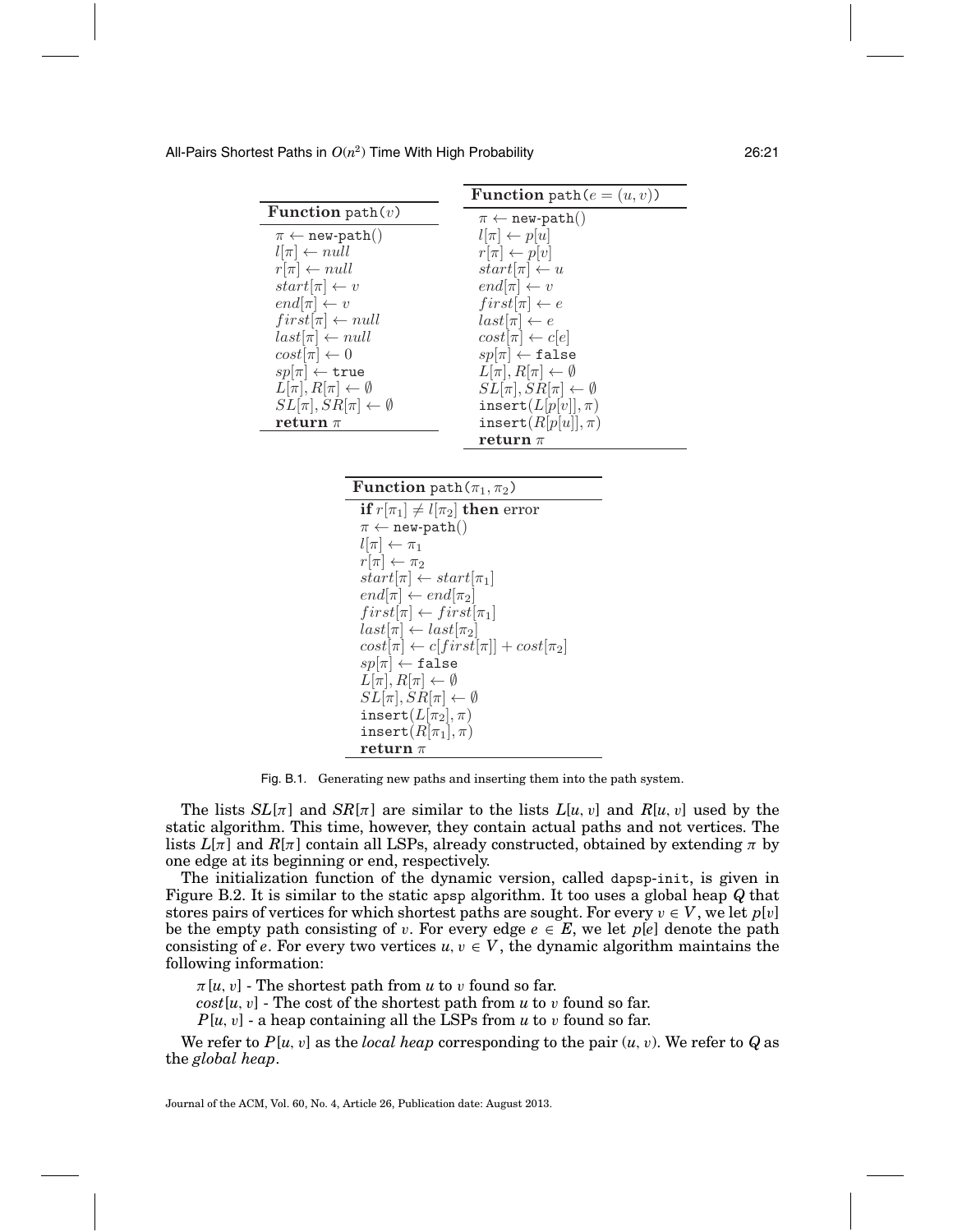**Function** update( $E', c'$ )

| <b>Function</b> dapsp-init( $G = (V, E, c)$ )                                                                          | $A \leftarrow \emptyset$<br>foreach $e \in E'$ do                                                      |
|------------------------------------------------------------------------------------------------------------------------|--------------------------------------------------------------------------------------------------------|
| $Q \leftarrow \text{heap}()$                                                                                           | remove-path $(p e ,$ true)                                                                             |
| foreach $u, v \in V$ do<br>$\pi[u, v] \leftarrow null$<br>$dist[u, v] \leftarrow \infty$                               | $Q \leftarrow \text{heap}()$<br>foreach $(u, v) \in A$ do<br>replace-path $(u, v)$                     |
| $P[u, v] \leftarrow \texttt{heap}()$                                                                                   | foreach $e \in E'$ do                                                                                  |
| foreach $u \in V$ do<br>$p u  \leftarrow \texttt{path}(u)$<br>$\pi[u, u] \leftarrow p[u]$<br>$dist[u, u] \leftarrow 0$ | $c[e] \leftarrow c'[e]$<br>$p[e] \leftarrow \texttt{path}(e)$<br>$\texttt{example}(p[e])$              |
|                                                                                                                        | $build-paths()$                                                                                        |
| foreach $e \in E$ do<br>$p[e] \leftarrow \texttt{path}(e)$                                                             |                                                                                                        |
| $\texttt{example}(p[e])$                                                                                               | <b>Function</b> build-paths()                                                                          |
| build-paths()                                                                                                          | while $Q \neq \emptyset$ do<br>$(u, v) \leftarrow$ extract-min $(Q)$<br>new-shortest-path $(\pi[u,v])$ |

Fig. B.2. Initiating and updating the dynamic all-pairs shortest paths data structure.

| <b>Function</b> new-shortest-path $(\pi)$                                                                         | <b>Function</b> examine $(\pi)$                                                                                                                                   |
|-------------------------------------------------------------------------------------------------------------------|-------------------------------------------------------------------------------------------------------------------------------------------------------------------|
| $sp[\pi] \leftarrow \texttt{true}$                                                                                | $u \leftarrow start[\pi]$ ; $v \leftarrow end[\pi]$                                                                                                               |
| insert $(SL[r[\pi]], \pi)$                                                                                        | heap-insert $(P[u, v], \pi, cost[\pi])$                                                                                                                           |
| insert $(SR[l[\pi]], \pi)$                                                                                        | if $cost[\pi] < dist[u, v]$ then                                                                                                                                  |
| foreach $\pi' \in SL[l \pi ]$ do<br>$\pi'' \leftarrow \texttt{path}(\pi', \pi)$<br>examine $(\pi^{\prime\prime})$ | if $\pi[u, v] \neq null$ then<br>$\begin{array}{ c c } \hline sp[\pi[u,v]] \leftarrow \mathtt{false} \ \texttt{remove-exts}(\pi[u,v],\mathtt{false}) \end{array}$ |
| foreach $\pi' \in SR[r[\pi]]$ do                                                                                  | $\pi[u,v] \leftarrow \pi$                                                                                                                                         |
| $\pi'' \leftarrow \text{path}(\pi, \pi')$                                                                         | $dist[u, v] \leftarrow cost[\pi]$                                                                                                                                 |
| $examine(\pi'')$                                                                                                  | heap-insert $(Q, (u, v), cost[\pi])$                                                                                                                              |

Fig. B.3. The functions new-shortest-path and examine.

The initialization function dapsp-init starts with some obvious initializations. (For every  $u, v \in V$ , it sets  $\pi[u, v]$  to *null*, sets *dist*[ $u, v$ ] to  $\infty$ , sets  $P[u, v]$  to an empty heap, etc.) For every  $e \in E$  it then creates the path  $p[e]$ , by calling path(*e*), and then *examines* it by calling examine(*p*[*e*]), given in Figure B.3.

The function examine( $\pi$ ) receives a newly created LSP connecting two vertices  $u =$ *start*[ $\pi$ ] and  $v = end[\pi]$ . It starts by inserting it into the heap  $P[u, v]$  with key *cost*[ $\pi$ ]. It then checks whether  $\pi$  is the first available LSP from  $u$  to  $v$ , or whether it is shorter than all existing LSPs between *u* and *v*. If  $\pi$  is shorter than  $\pi[u, v]$ , the shortest available path from *u* to *v*, then  $\pi[u, v]$  is clearly not a shortest path. The algorithm thus sets  $s p[\pi(u, v]]$  to false. It then removes all extensions of  $\pi(u, v]$  from the system, if there are any. This is done by a call to remove-exts( $\pi[u, v]$ , false) which we discuss later.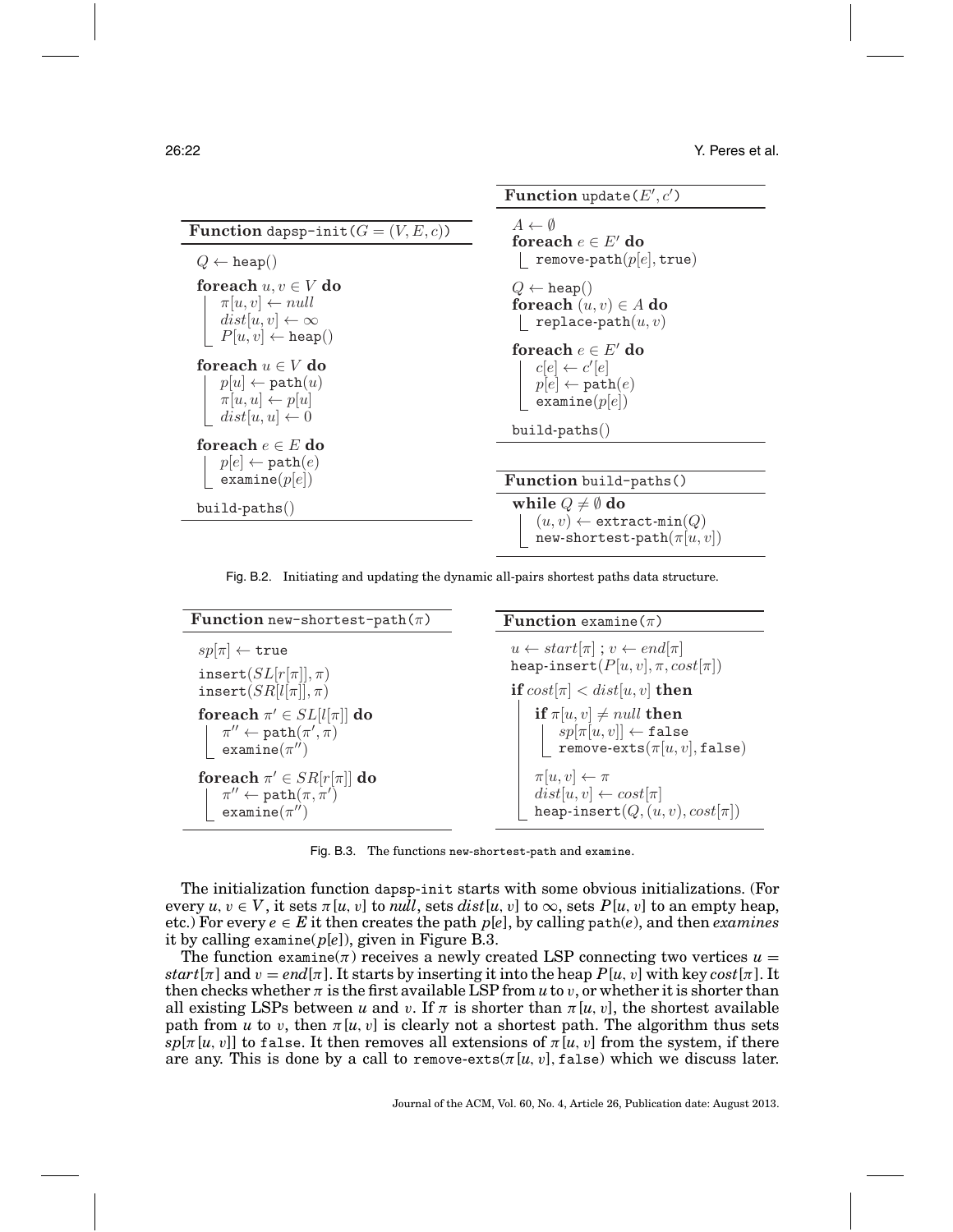**Function** remove-path $(\pi, rep)$ 

```
u \leftarrow start[\pi]; v \leftarrow end[\pi]heap-delete(P[u, v], \pi)\texttt{delete}(R[l[\pi]], \pi)\texttt{delete}(L[r[\pi]], \pi)if sp[\pi] = \text{true} then
if rep = true then
  | insert(A,(u,v))\texttt{delete}(\mathit{SR[l[\pi]],\pi})delete(SL[r[\pi]], \pi)remove-exts(\pi, rep)
```
**Function** remove-exts( $\pi$ , rep)

**foreach**  $\pi' \in L[\pi] \cup R[\pi]$  **do**  $\mathtt{remove-path}(\pi', rep)$ 

**Function** replace-path $(u, v)$ **if**  $P[u, v] \neq \emptyset$  **then**  $\pi \leftarrow \texttt{find-min}(P[u, v])$  $\pi[u, v] \leftarrow \pi$  $dist[u, v] \leftarrow cost[\pi]$ heap-insert $(Q, (u, v), cost[\pi])$ **else**  $\pi[u, v] \leftarrow null$  $dist[u, v] \leftarrow \infty$ 

Fig. B.4. Removing a path and its extensions from the path system.

Finally, if  $\pi$  is currently the shortest available path from *u* to *v*, examine updates  $\pi[u, v]$ and  $dist[u, v]$  accordingly. It also inserts  $(u, v)$  into the global heap, if it is not already there, or decreases its key to  $cost[\pi]$ . (We assume that heap-insert does exactly that, that is, inserts an item into a heap with a given key, or decreases its key, if the item is already in the heap.)

dapsp-init then calls build-paths which is also given in Figure B.2. build-paths repeatedly removes a pair  $(u, v)$  with the smallest key from the global heap  $Q$ . The corresponding path  $\pi[u, v]$  is then a shortest path. The call new-shortest-path( $\pi$ ) is then made.

The function new-shortest-path $(\pi)$  receives a newly discovered shortest path. It sets  $\frac{1}{\pi}$  to true. It inserts  $\pi$  to the lists  $SL[r[\pi]]$  and  $SR[r[\pi]]$ , as  $\pi$  is now a shortest path left extension of  $r[\pi]$  and a shortest path right extension of  $l[\pi]$ . (Note that  $\pi$  is already contained in  $L[r[\pi]]$  and  $R[l[\pi]]$  at this stage.) Most importantly, new-shortest-path( $\pi$ ) now constructs LSPs extensions of  $\pi$  and examines each one of them. (These operations may add new pairs into the global heap *Q*.)

Using essentially the same arguments used to prove Theorem 2.2, we get that dapspinit correctly finds all shortest and locally shortest paths in the graph.

Updates are performed by calling update, also given in Figure  $\mathrm{\bar{B}}.2$ . update(*E'*, *c'*) assigns the edges of  $E'$  new edges weights and recomputes all shortest paths. update( $E', c'$ ) starts by removing all paths that pass through edges of *E* . This done by calling remove-path( $p[e]$ , true), for every  $e \in E'$ . (Function remove-path is discussed in this appendix.) These removals create a list  $A$  of pairs  $(u, v)$  that lost their shortest path. For every  $(u, v) \in A$ , a call is made to replace-path $(u, v)$ . Paths corresponding to all edges of E<sup>'</sup> are recreated, with their new costs, and these edge paths are examined. All updated shortest paths are then obtained by a call to build-paths.

replace-path $(u, v)$ , given in Figure B.4, receives a pair of vertices  $(u, v)$  such that the shortest path from *u* to *v* has just been destroyed. It finds the shortest path  $\pi$  in  $P[u, v]$ , if there is one, and performs the necessary updates. (Note that  $\pi$  is not necessarily the shortest path from  $u$  to  $v$ . It is just the shortest path currently available.)

Finally, paths and their extensions are removed from the path system by the functions remove-path and remove-exts also given in Figure B.4. To remove a path  $\pi$  from the path system, remove-path $(\pi, rep)$  deletes  $\pi$  from  $P[u, v]$ , where  $u = start[\pi]$  and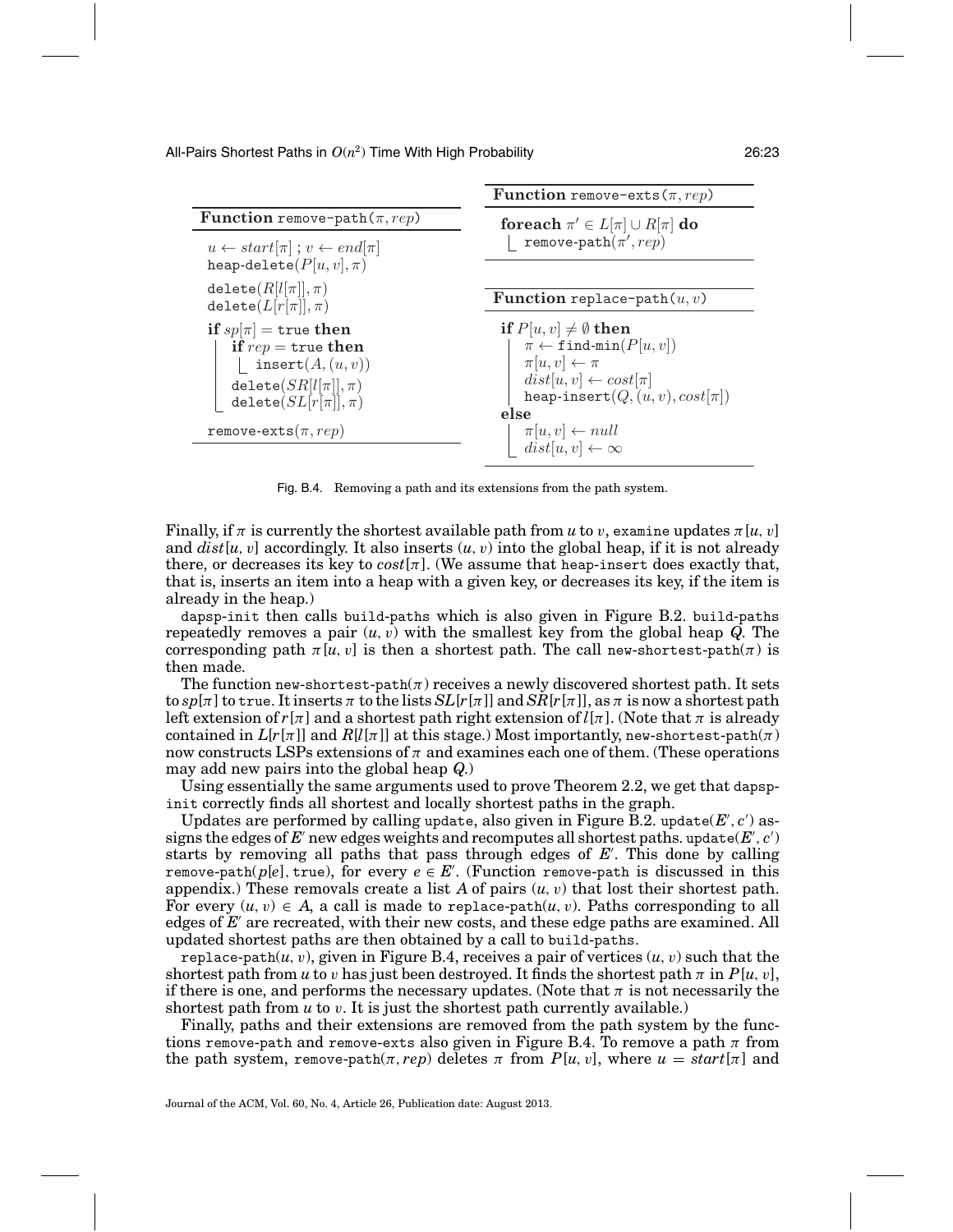$v = end[\pi]$  are the endpoints of  $\pi$ . It also deletes  $\pi$  from  $R[l[\pi]]$  and  $L[r[\pi]]$ . If  $\pi$  is marked as a shortest path, that is,  $sp[\pi] = \text{true}$ , then  $\pi$  is also removed from  $SR[l[\pi]]$ and  $SL[r[\pi]]$ . Finally, if  $sp[\pi] = \text{true}$  and  $rep = \text{true}$ , then  $(u, v)$  is inserted into a list A of pairs who lost their shortest paths. remove-exts $(\pi, rep)$  removes all the extensions of  $\pi$  from the path system, by calling remove-path( $\pi'$ ), for every  $\pi' \in L[\pi] \cap R[\pi]$ .

Theorem 2.3 now follows by examining the operation of the algorithm. When a shortest path is destroyed it is removed from its local heap. In some cases, the shortest path in the local heap is found and a pair  $(u, v)$  is inserted into the global heap. The total cost of these operations is at most  $T_{del}(\Lambda) + T_{min}(\Lambda) + T_{ins}(n^2)$ , where  $\Lambda$  is an upper bound on the size of the local heaps. Each new shortest path is extracted from the global heap at a total cost of  $T_{ext}(n^2)$ . Each LSP destroyed is removed from its local heap at a cost of  $T_{del}(\Lambda)$ . Finally, each LSP created is inserted into the appropriate local heap and possibly causes a decrease-key operation on the global heap, a total cost of  $T_{ins}(\Lambda) + T_{dec}(n^2)$ .

## **ACKNOWLEDGMENTS**

Uri Zwick would like to thank Camil Demetrescu, Giuseppe Italiano, and Mikkel Thorup for many illuminating discussions.

#### **REFERENCES**

- ADDARIO-BERRY, L., BROUTIN, N., AND LUGOSI, G. 2010. The longest minimum-weight path in a complete graph. *Combinato. Probab. Comput. 19*, 1, 1–19.
- BLONIARZ, P. A. 1983. A shortest-path algorithm with expected time  $O(n^2 \log n \log^* n)$ . *SIAM J. Comput. 12*, 3, 588–600.
- BOUCHERON, S., LUGOSI, G., AND BOUSQUET, O. 2003. Concentration inequalities. In *Advanced Lectures on Machine Learning*, 208–240.
- COOPER, C., FRIEZE, A., MEHLHORN,, K., AND PRIEBE, V. 2000. Average-case complexity of shortest-paths problems in the vertex-potential model. *Rand. Struct. Algorithms 16*, 1, 33–46.
- DAVIS, R. AND PRIEDITIS, A. 1993. The expected length of a shortest path. *Info. Proc. Lett. 46*, 3, 135–141.
- DEMETRESCU, C., FARUOLO, P., ITALIANO, G. F., AND THORUP, M. 2006. Does path cleaning help in dynamic all-pairs shortest paths? In *Proceedings of the 14th ESA*, 732–743.
- DEMETRESCU, C. AND ITALIANO, G. F. 2004. A new approach to dynamic all pairs shortest paths. *J. ACM 51*, 6, 968–992.
- DEMETRESCU, C. AND ITALIANO, G. F. 2006. Experimental analysis of dynamic all pairs shortest path algorithms. *ACM Trans. Algor. 2*, 4, 578–601.
- DEVROYE, L. 1987. Branching processes in the analysis of the heights of trees. *Acta Info. 24*, 3, 277–298.
- DIAL, R. B. 1969. Algorithm 360: shortest-path forest with topological ordering. *Comm. ACM 12*, 11, 632–633.
- DIJKSTRA, E. W. 1959. A note on two problems in connexion with graphs. *Numerische Mathematik 1*, 269–271.
- DINIC, E. A. 1978. Economical algorithms for finding shortest paths in a network. In Y. Popkov and B. Shmulyian, Eds., *Transportation Modeling Systems*. Institute for System Studies, Moscow, CIS. 36–44.
- FREDMAN, M. L. AND TARJAN, R. E. 1987. Fibonacci heaps and their uses in improved network optimization algorithms. *J. ACM 34*, 3, 596–615.
- FRIEDRICH, T. AND HEBBINGHAUS, N. 2008. Average update times for fully-dynamic all-pairs shortest paths. In *Proceedings of 19th ISAAC*, 692–703.
- FRIEZE, A. AND MCDIARMID, C. 1997. Algorithmic theory of random graphs. *Rand. Struct. Algorithms 10*, 1–2, 5–42.
- FRIEZE, A. M. AND GRIMMETT, G. R. 1985. The shortest-path problem for graphs with random arc-lengths. *Disc. Appl. Math. 10*, 57–77.
- GOLDBERG, A. V. 2008. A practical shortest path algorithm with linear expected time. *SIAM J. Comput. 37*, 5, 1637–1655.
- HAGERUP, T. 2006. Simpler computation of single-source shortest paths in linear average time. *Theory Comput. Syst. 39*, 1, 113–120.
- HASSIN, R. AND ZEMEL, E. 1985. On shortest paths in graphs with random weights. *Math. Oper. Res. 10*, 4, 557–564.